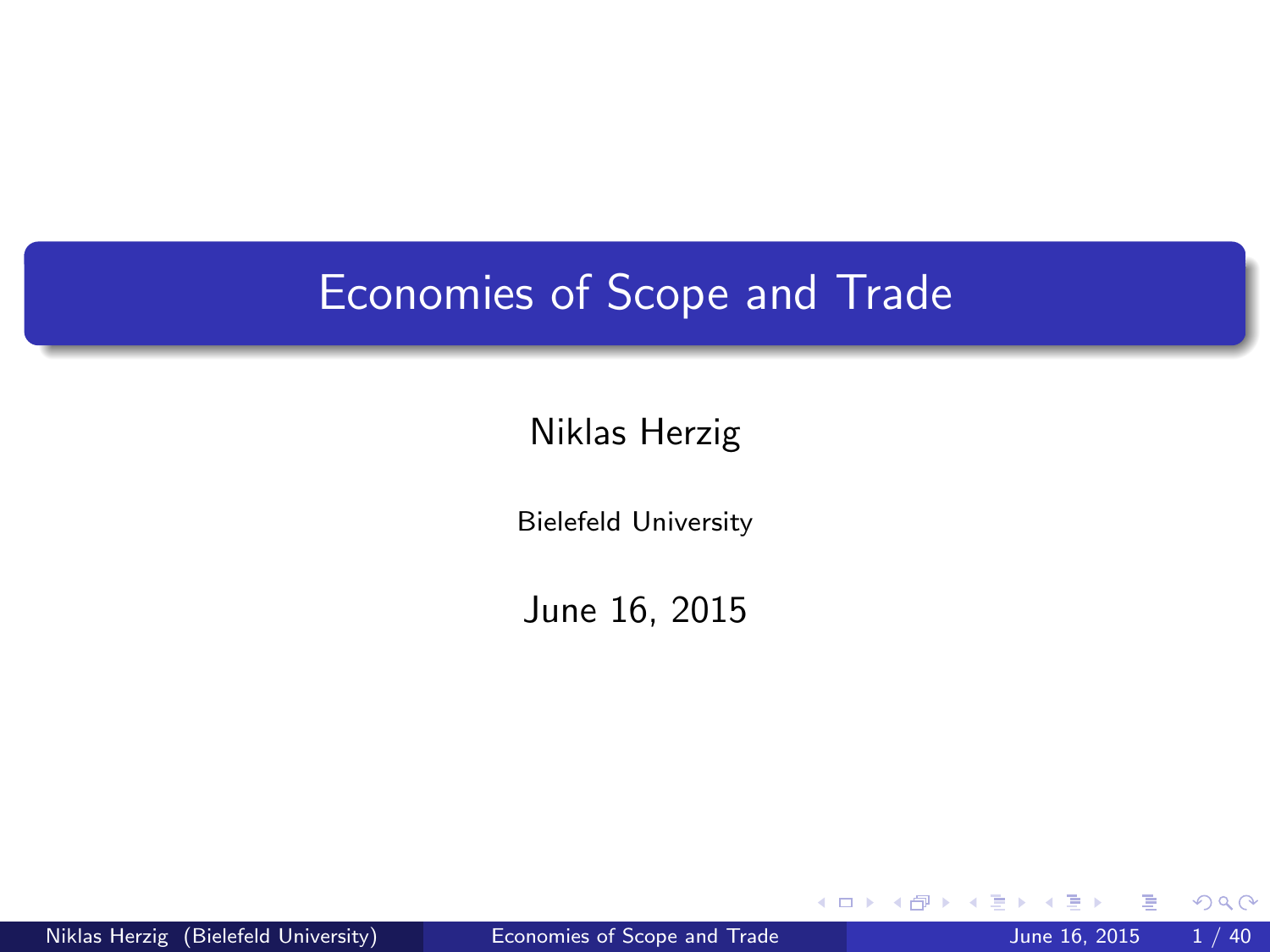





4 0 8

- 64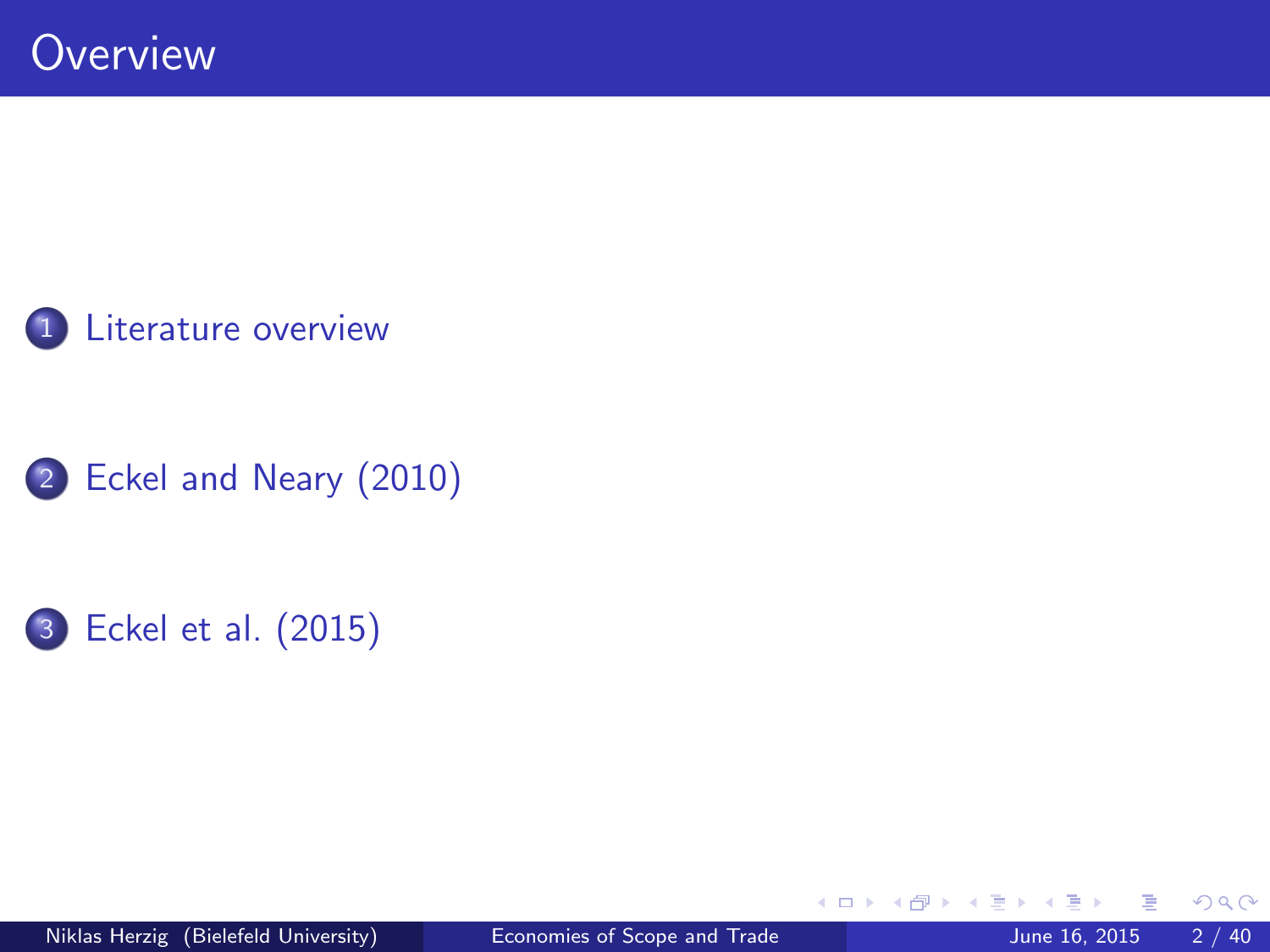<span id="page-2-0"></span>

| <b>Product symmetry</b>                                  | <b>Product asymmetry</b>                         |  |  |  |
|----------------------------------------------------------|--------------------------------------------------|--|--|--|
| Products symmetric on both the demand and supply<br>side | Products asymmetric on the demand side           |  |  |  |
| Allanson and Montagna (IJIO 2005)                        | Bernard, Redding and Schott (AER 2010, QJE 2011) |  |  |  |
| Nocke and Yeaple (IER 2014)                              |                                                  |  |  |  |
|                                                          | Products asymmetric on the supply (cost) side    |  |  |  |
|                                                          | Arkolakis, Ganapati and Muendler (2015)          |  |  |  |
|                                                          | Mayer, Melitz and Ottaviano (AER 2014)           |  |  |  |
| Cannibalization                                          |                                                  |  |  |  |
| Ju (RIE 2003)                                            | Eckel and Neary (RES 2010)                       |  |  |  |
| Feenstra and Ma (2008)                                   |                                                  |  |  |  |
| Baldwin and Gu (2009)                                    | Eckel, lacovone, Javorcik and Neary (JIE 2015)   |  |  |  |
| Dhingra (AER 2013)                                       | Qiu and Zhou (JIE 2013)                          |  |  |  |

重

メロト メ都 トメ ヨ トメ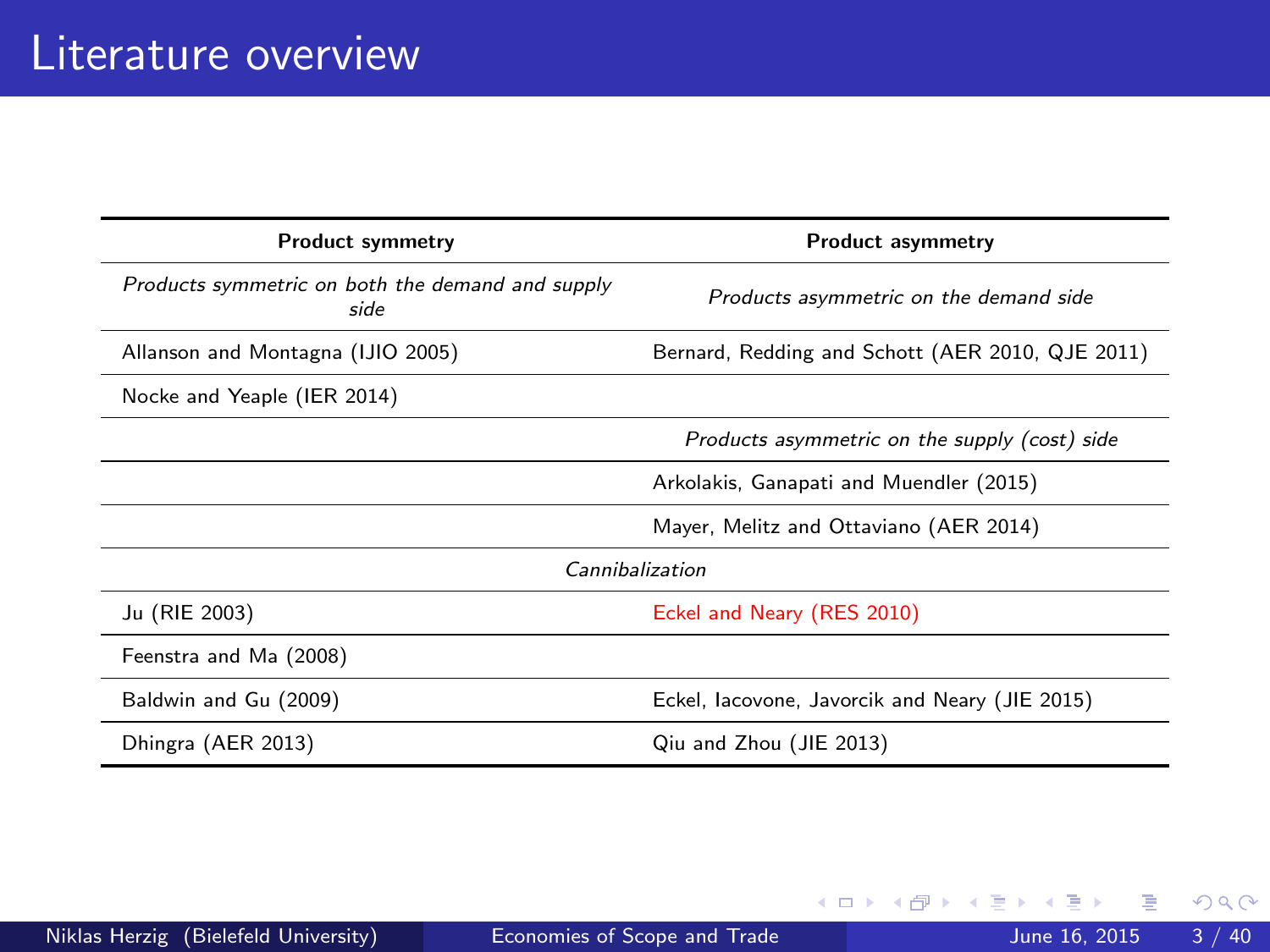# <span id="page-3-0"></span>Eckel and Neary (2010)

Eckel, Carsten and Peter Neary (2010). Multi-Product Firms and Flexible Manufacturing in the Global Economy, Review of Economic Studies 77(1), pp. 188-217.

#### Preferences and Demand

two-tier utility function:

$$
U[u(z)] = \int_0^1 u(z)dz \tag{1}
$$

with

$$
u(z) = a \int_0^N q(i)di - \frac{1}{2}b \left[ (1 - e) \int_0^N q(i)^2 di + e \left\{ \int_0^N q(i)di \right\}^2 \right]
$$

 $q(i)$ : consumption of (horizontally diff.) product variety i,  $i \in [0, N]$  and N: measure of diff. varieties pro[du](#page-2-0)ced in each indu[str](#page-4-0)[y](#page-2-0)  $z, z \in [0, 1]$  $z, z \in [0, 1]$  $z, z \in [0, 1]$  $z, z \in [0, 1]$  $z, z \in [0, 1]$  $z, z \in [0, 1]$  $z, z \in [0, 1]$  $\Omega$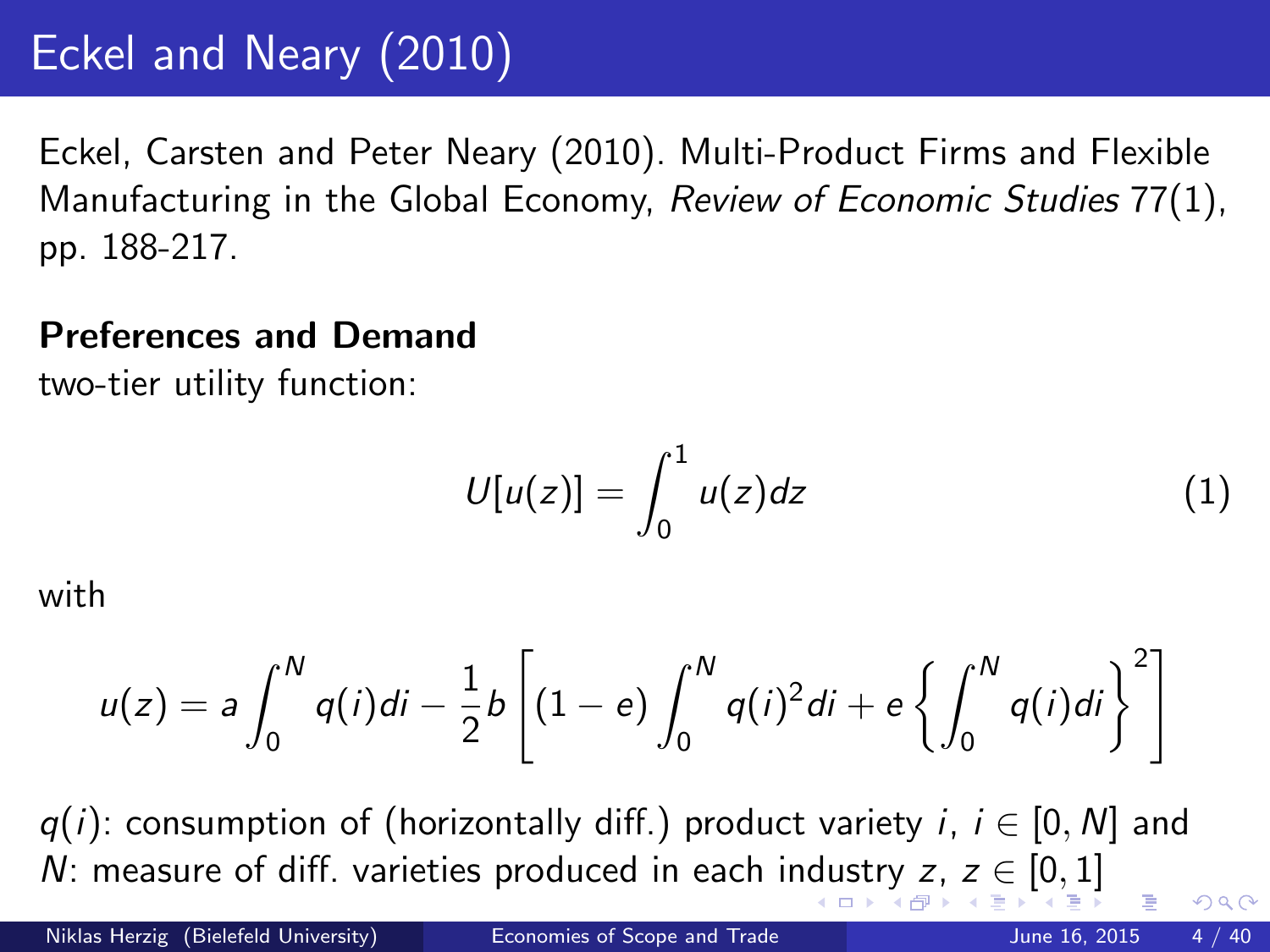<span id="page-4-0"></span>utility maximization problem:

$$
\max_{q(i)} U[u(z)] \text{ subject to}
$$

$$
\int_0^1 \int_0^N p(i)q(i)didz \le 1
$$

 $p(i)$ : price of variety i and I: individual income FOC: inverse individual demand function:

$$
\lambda p(i) = a - b \left[ (1 - e)q(i) + e \int_0^N q(i)di \right] \tag{2}
$$

 $\lambda$ : Lagrange multiplier (consumer's marginal utility of income) L (homogeneous) consumers in each of k identical countries, integrated goods markets and free trade (single variety price worldwide)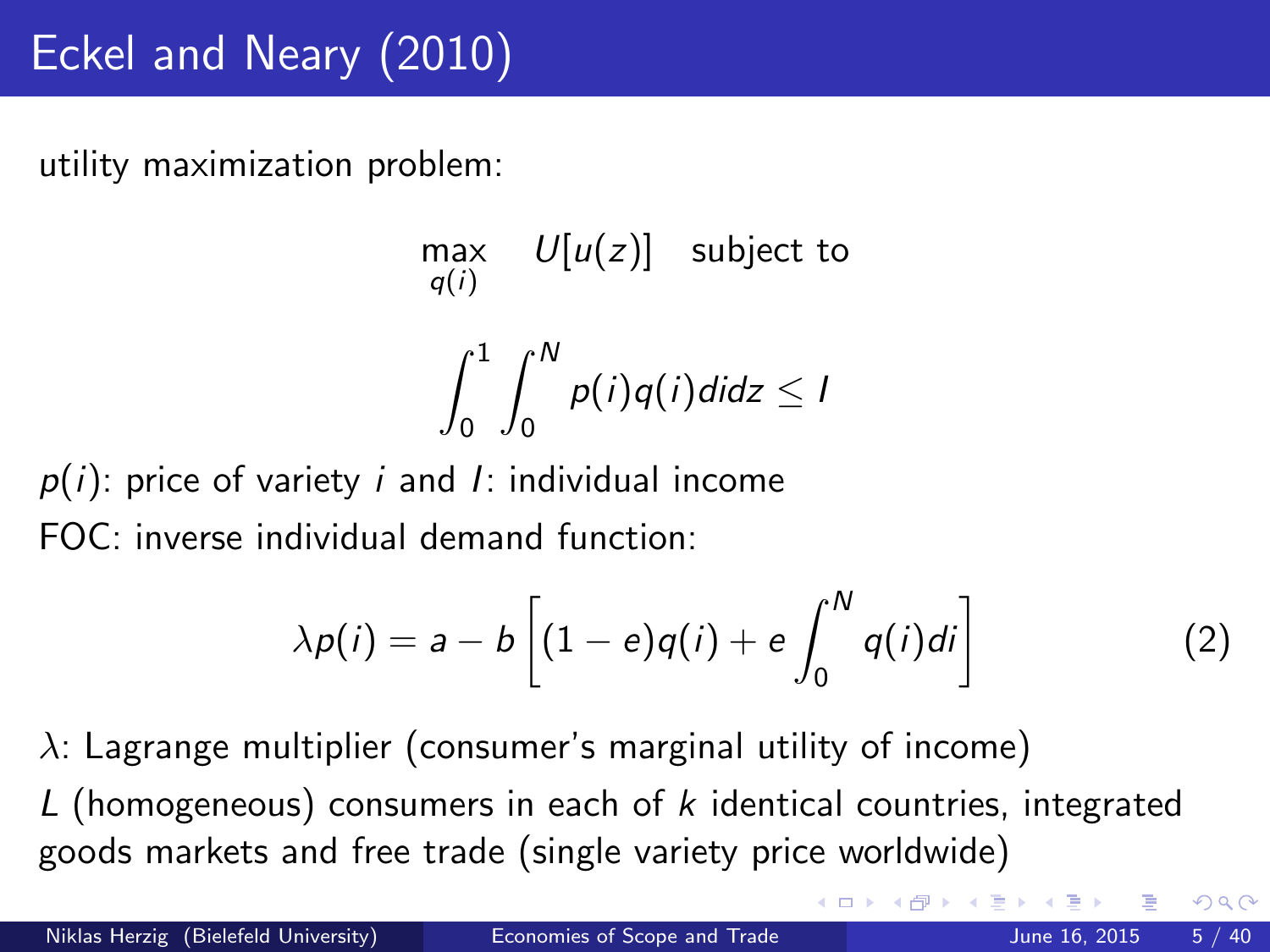market demand for variety *i*:  $x(i) = kLq(i)$ 

inverse world market demand function:

$$
p(i) = a' - b'[(1 - e)x(i) + eY]
$$
 (3)

 $a'\equiv a/\lambda$ ,  $b'\equiv b/\lambda k$ L and  $Y\equiv \int_0^N x(i)di$ : industry output

#### Production and Supply

"flexible manufacturing"technology (core competence):

 $c_i(i)$ : marginal cost of firm *j* to produce variety *i* (independent of output, but different across products:  $c_j'>0$  and  $c_j(0)=c_j^0;$  e.g. linear:  $c_j(i) = c_j^0 + \gamma i$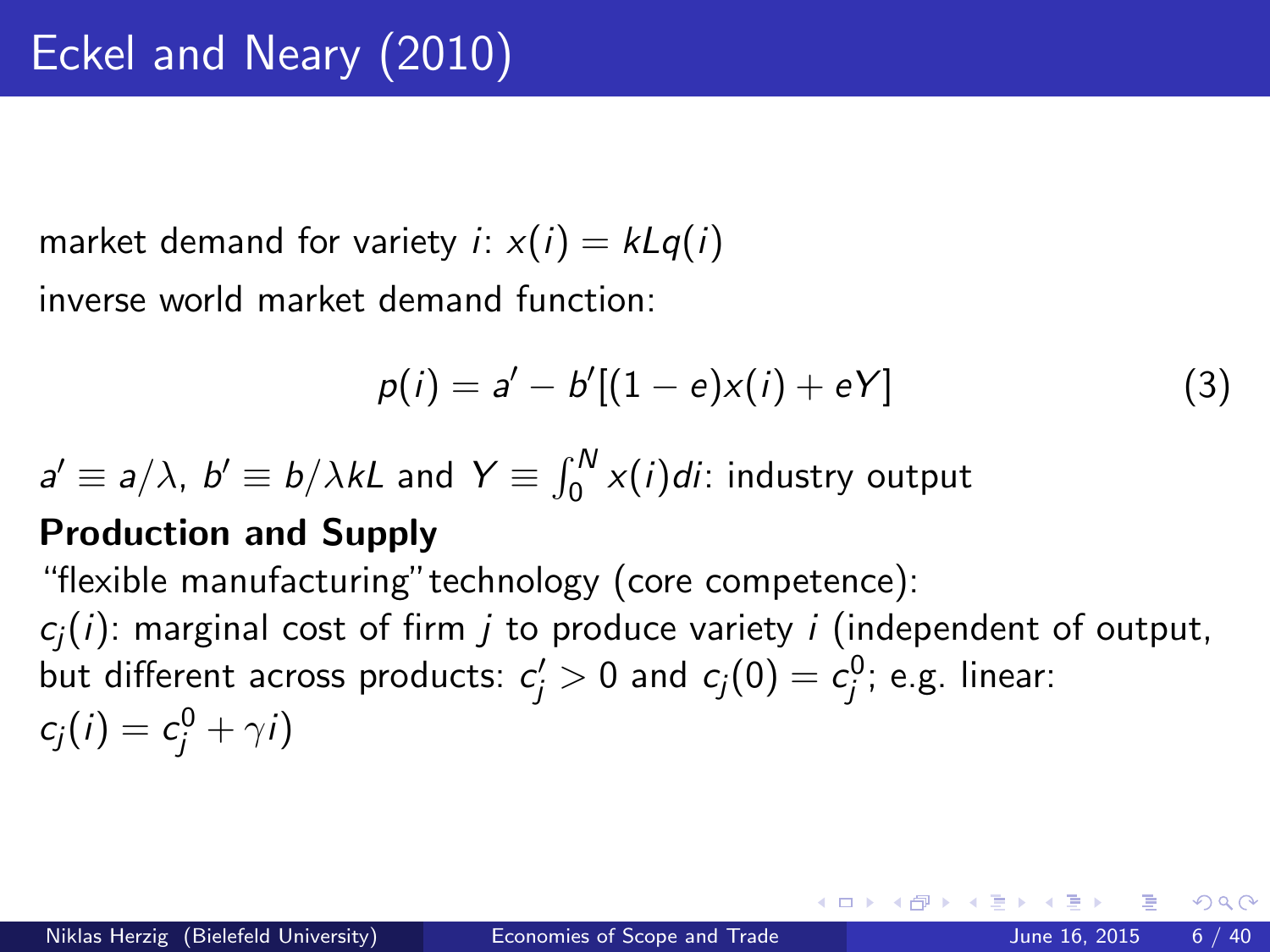### Eckel and Neary (2010) Figure 1



Niklas Herzig (Bielefeld University) [Economies of Scope and Trade](#page-0-0) June 16, 2015 7 / 40

す日→

э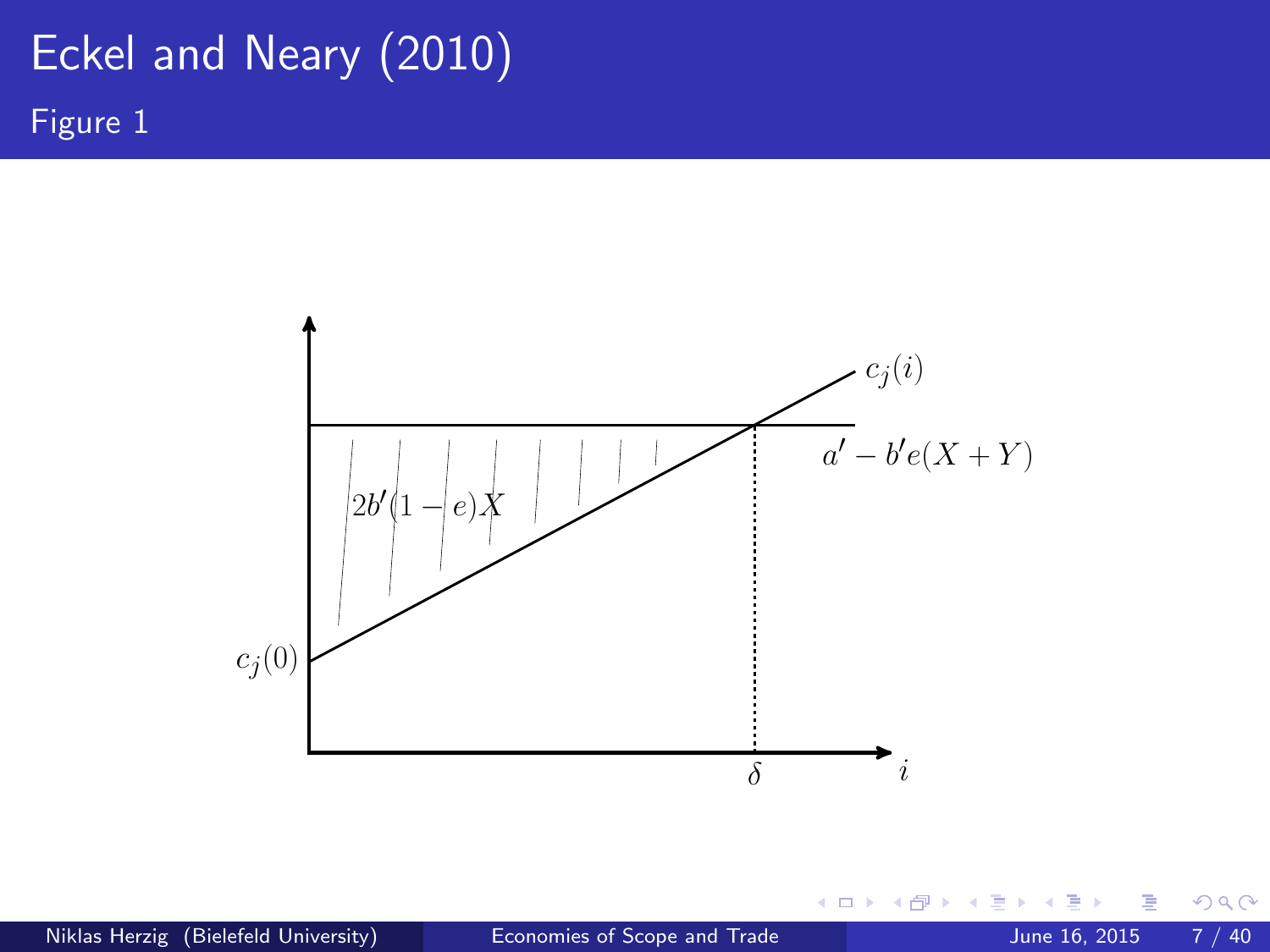### Eckel and Neary (2010)

<span id="page-7-1"></span>single-stage Cournot game profit maximization problem:

$$
\max_{x_j(i)} \quad \pi_j = \int_0^{\delta_j} [p_j(i) - c_j(i)] x_j(i) - F
$$

 $\delta_j$ : mass of products produced (scope) and  $F$ : fixed cost FOC: (i) scale

$$
\frac{\partial \pi_j}{\partial x_j(i)} = p_j(i) - c_j(i) - b'[(1-e)x_j(i) + eX_j] = 0 \quad \text{Proof}
$$
 (4)

 $\mathit{X}_{j}\equiv\int_{0}^{\delta_{j}}\mathit{x}_{j}(i)di:$  firm's aggregate output

<span id="page-7-0"></span>
$$
x_j(i) = \frac{a' - c_j(i) - b'e(X_j + Y)}{2b'(1 - e)}
$$
(5)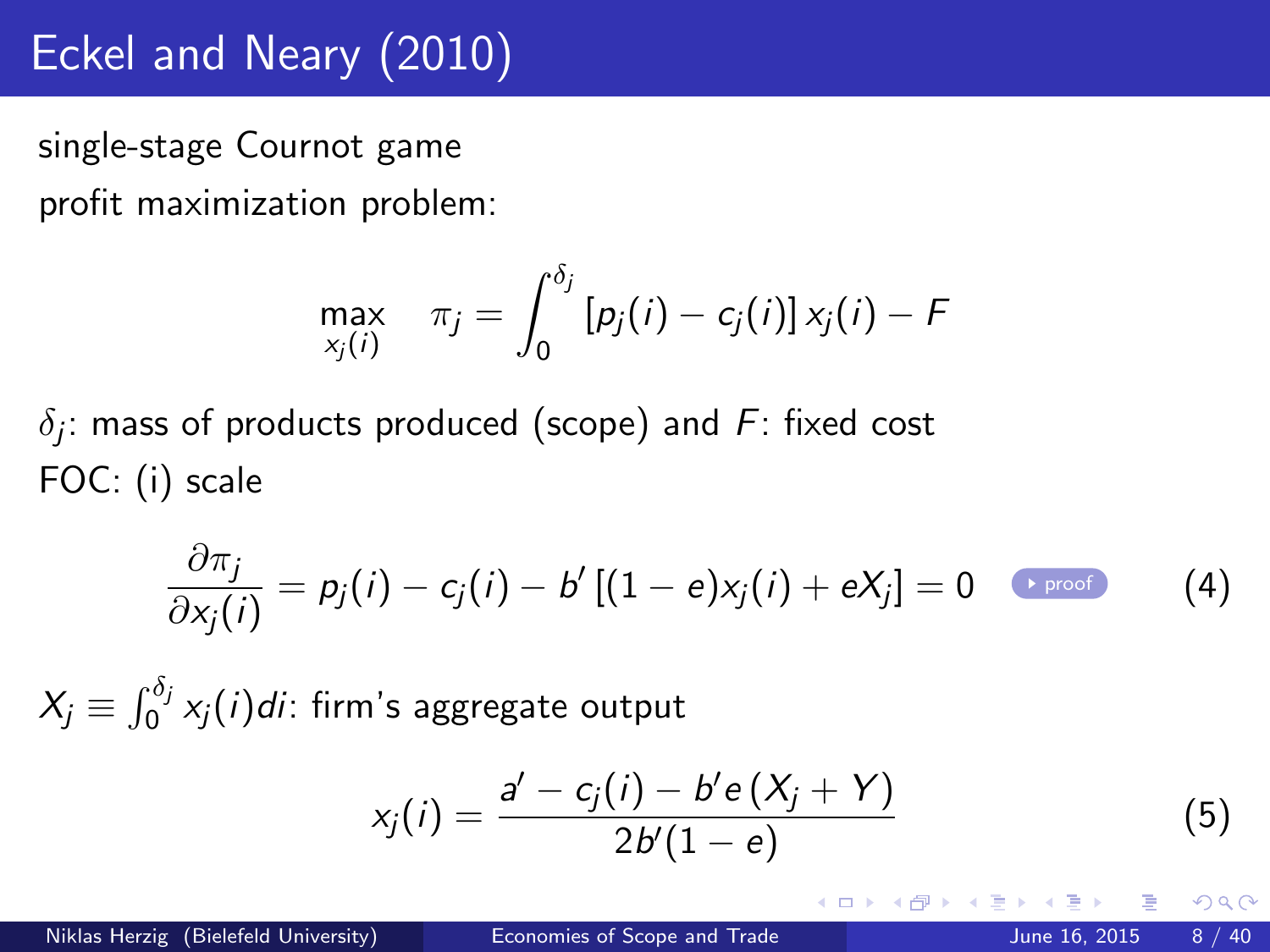# Eckel and Neary (2010) Figure 2



4 0 8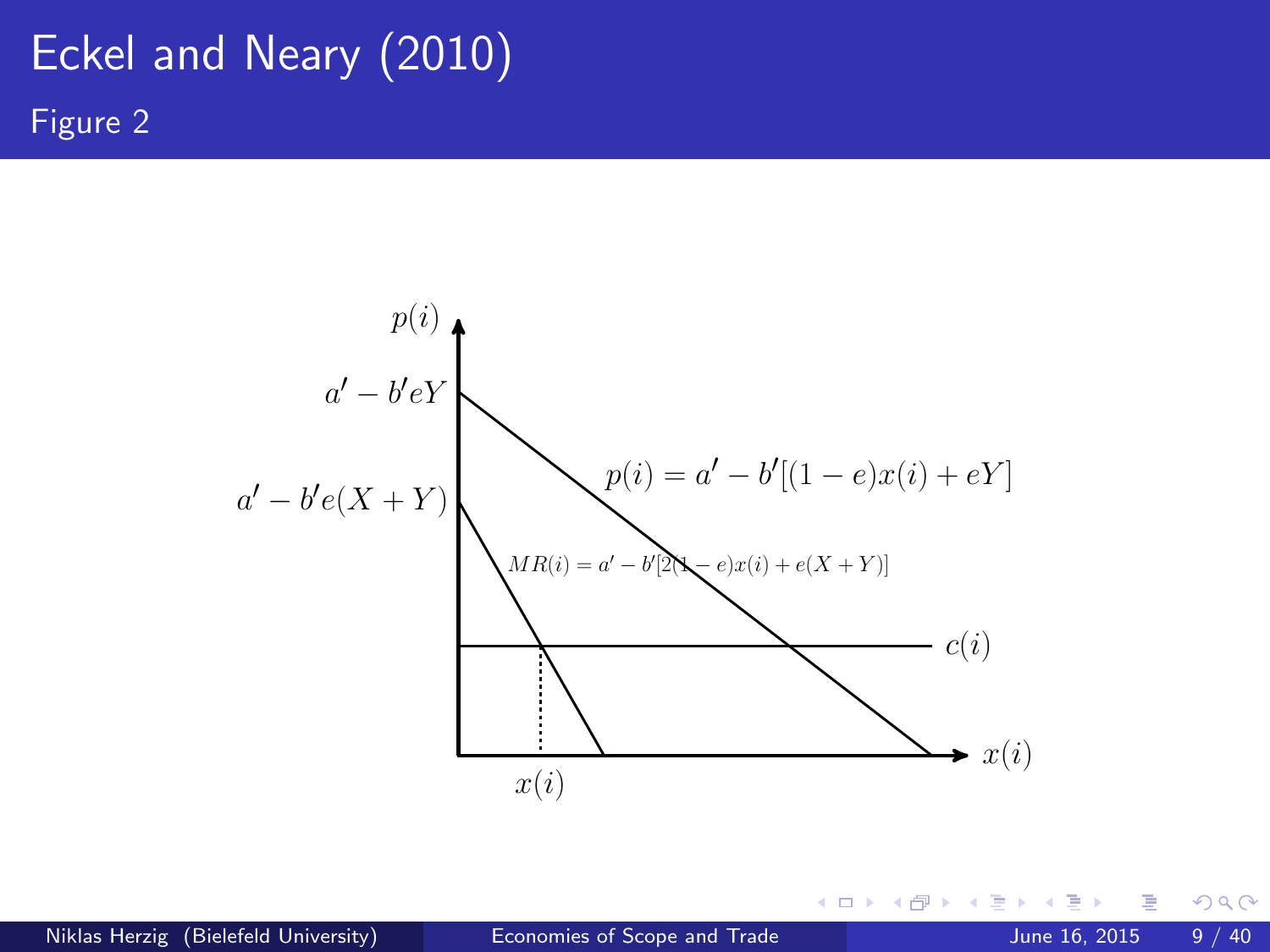### Eckel and Neary (2010)

$$
p_j(i) = \frac{1}{2} [a' + c_j(i) - b' e(Y - X_j)] \tag{6}
$$

(ii) scope

$$
\frac{\partial \pi_j}{\partial \delta_j} = [\rho_j(\delta_j) - c_j(\delta_j)] x_j(\delta_j) = 0 \tag{7}
$$

product range: output of the marginal variety  $(\delta_i)$  zero:  $x_i(\delta_i) = 0$ 

$$
c_j(\delta_j) = a' - b'e(X_j + Y)
$$
  
\n
$$
p_j(\delta_j) = a' - b'eY
$$
\n(8)

labour productivity (LP) of multi-product firms:

labour as the only factor of production and economy-wide and perfectly competitive labour market

unit cost of producing each variety:

$$
c(i) = w\gamma(i)
$$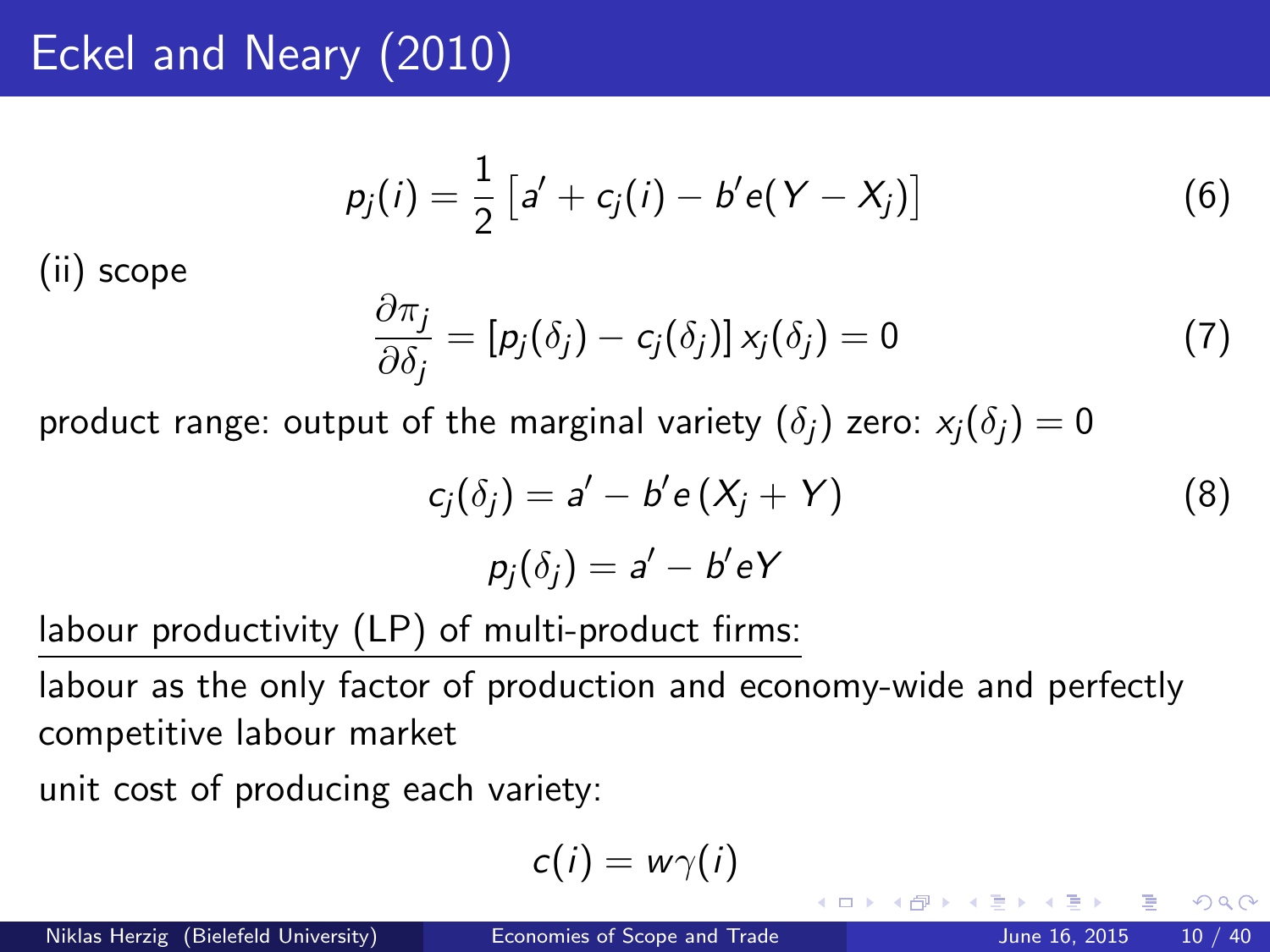### Eckel and Neary (2010)

<span id="page-10-0"></span>total labour input:

$$
I = \int_0^{\delta} \gamma(i)x(i)di
$$

$$
\frac{d \ln LP}{d \ln \theta} = \frac{\int_0^{\delta} h(i)\frac{d x(i)}{d \ln \theta}di}{\int_0^{\delta} h(i)x(i)di} - \frac{d \ln I}{d \ln \theta}
$$

 $\theta$ : any exogenous variable and  $h(i)$ : weight of variety i

$$
x(i) = \frac{w\left[\gamma(\delta) - \gamma(i)\right]}{2b'(1 - e)}
$$

$$
I = \frac{w\beta(\delta)}{2b'(1 - e)}
$$
 with  $\beta(\delta) \equiv \int_0^{\delta} \gamma(i) [\gamma(\delta) - \gamma(i)] di$   

$$
\frac{d \ln LP}{d \ln \theta} = \frac{\partial \ln LP}{\partial \ln \delta} \frac{d \ln \delta}{d \ln \theta}
$$

Niklas Herzig (Bielefeld University) [Economies of Scope and Trade](#page-0-0) June 16, 2015 11 / 40

4 D F

 $299$ 

(9)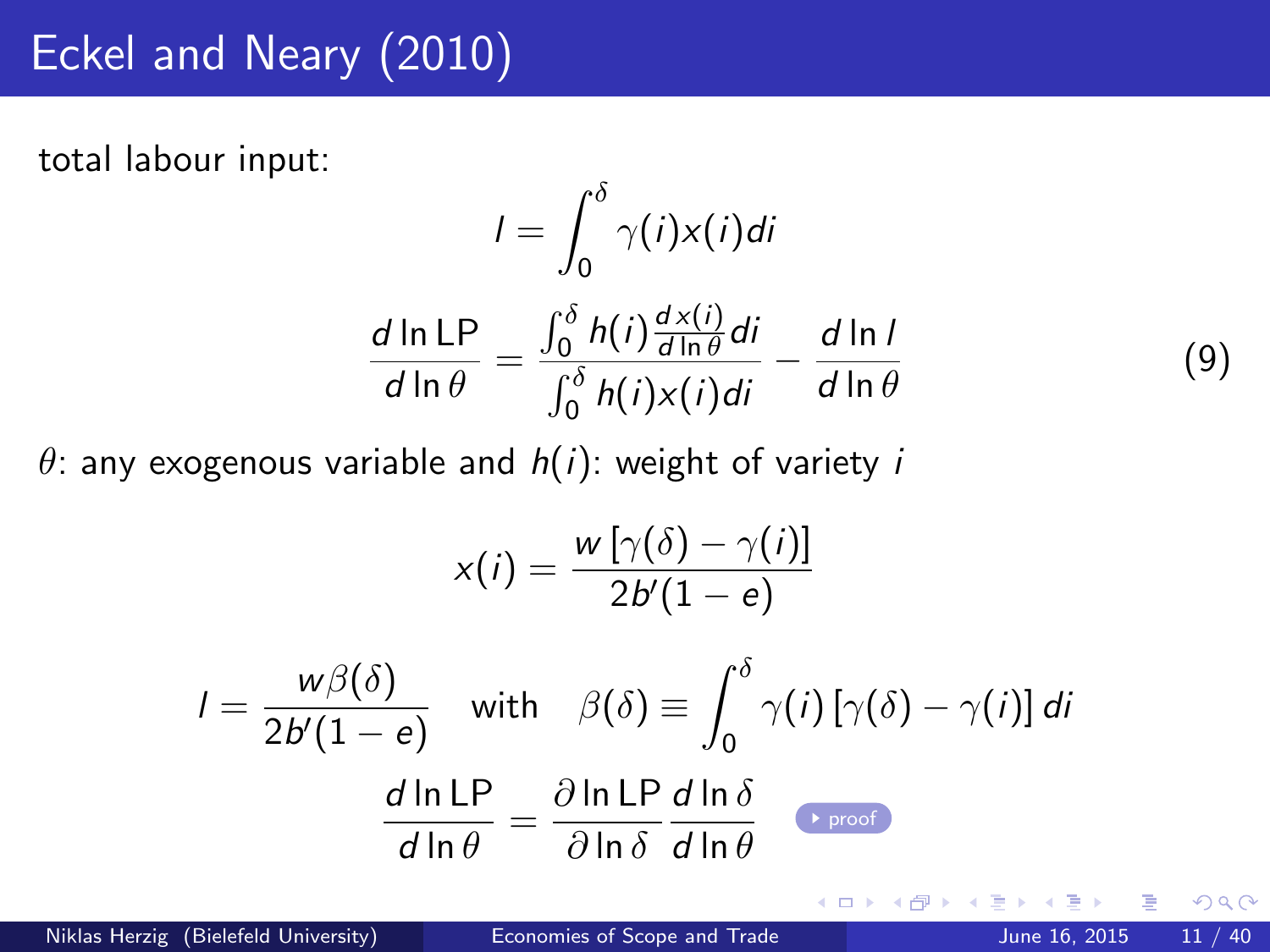<span id="page-11-0"></span>choice of weights  $h(i)$ :

$$
\frac{\partial \ln \text{LP}}{\partial \ln \delta}\bigg|_{h(i)=\gamma(i)} = \frac{\int_0^{\delta} \gamma(i) \frac{\partial x(i)}{\partial \ln \delta} di}{\int_0^{\delta} \gamma(i) x(i) di} - \frac{\partial \ln l}{\partial \ln \delta} = 0 \quad \text{Proof}
$$

**Proposition 1:** With given technology, any shock which raises the product range  $\delta$ 

(a) leaves LP unchanged when output changes are marginal cost-weighted,

(b) reduces LP when output is a simple aggregate **Proof** and

(c) reduces LP but by less when output changes are price-weighted  $\rightarrow$  [proof](#page-36-0)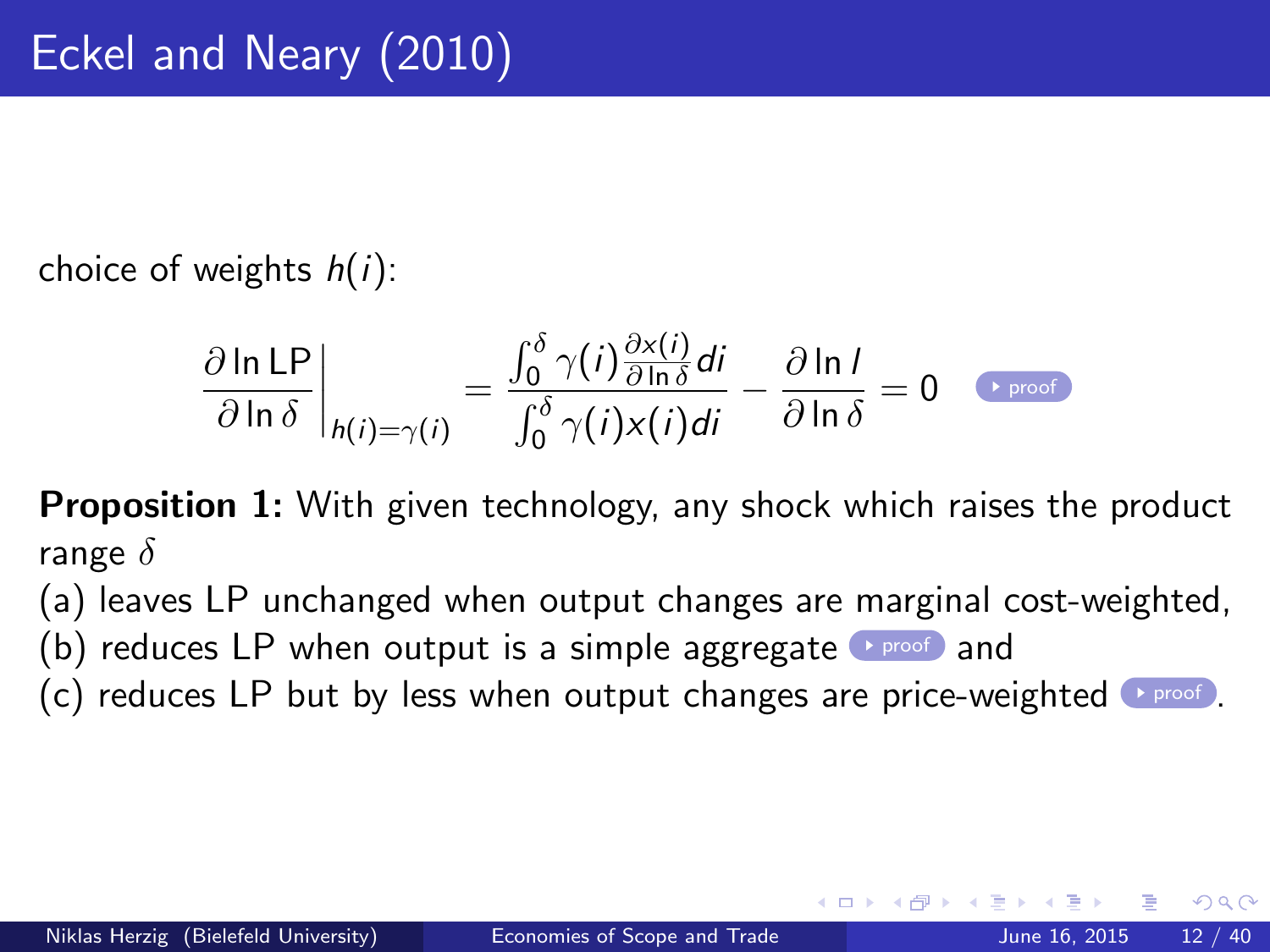# Eckel and Neary (2010)

#### <span id="page-12-0"></span>Industry Equilibrium

symmetric Cournot oligopoly with an exogenously given number of firms  $m$  in each of  $k$  countries

industry output:  $Y = kmX$ 

FOC for scope (rewrite (8)):

$$
w\gamma(\delta) = a' - e(1 + km)b'X \Rightarrow \text{scope: } \delta(X)
$$

FOC for scale (integrate over (5)):

$$
X = \frac{\left(a' - w\mu_\gamma'\right)\delta}{\Delta_1 b'} \text{ with } \Delta_1 \equiv 2(1-e) + e\delta(1+km) > 0 \text{ proof } \Rightarrow \text{ scale: } X(\delta)
$$

with  $\mu^{\prime}_{\gamma} \equiv \frac{1}{\delta}$  $\frac{1}{\delta}\int_0^\delta \gamma(i)$ di

$$
\frac{d \ln X}{d \ln \delta} = \frac{a' - w\gamma(\delta) - e(1 + km)b'X}{a' - w\mu'_\gamma}
$$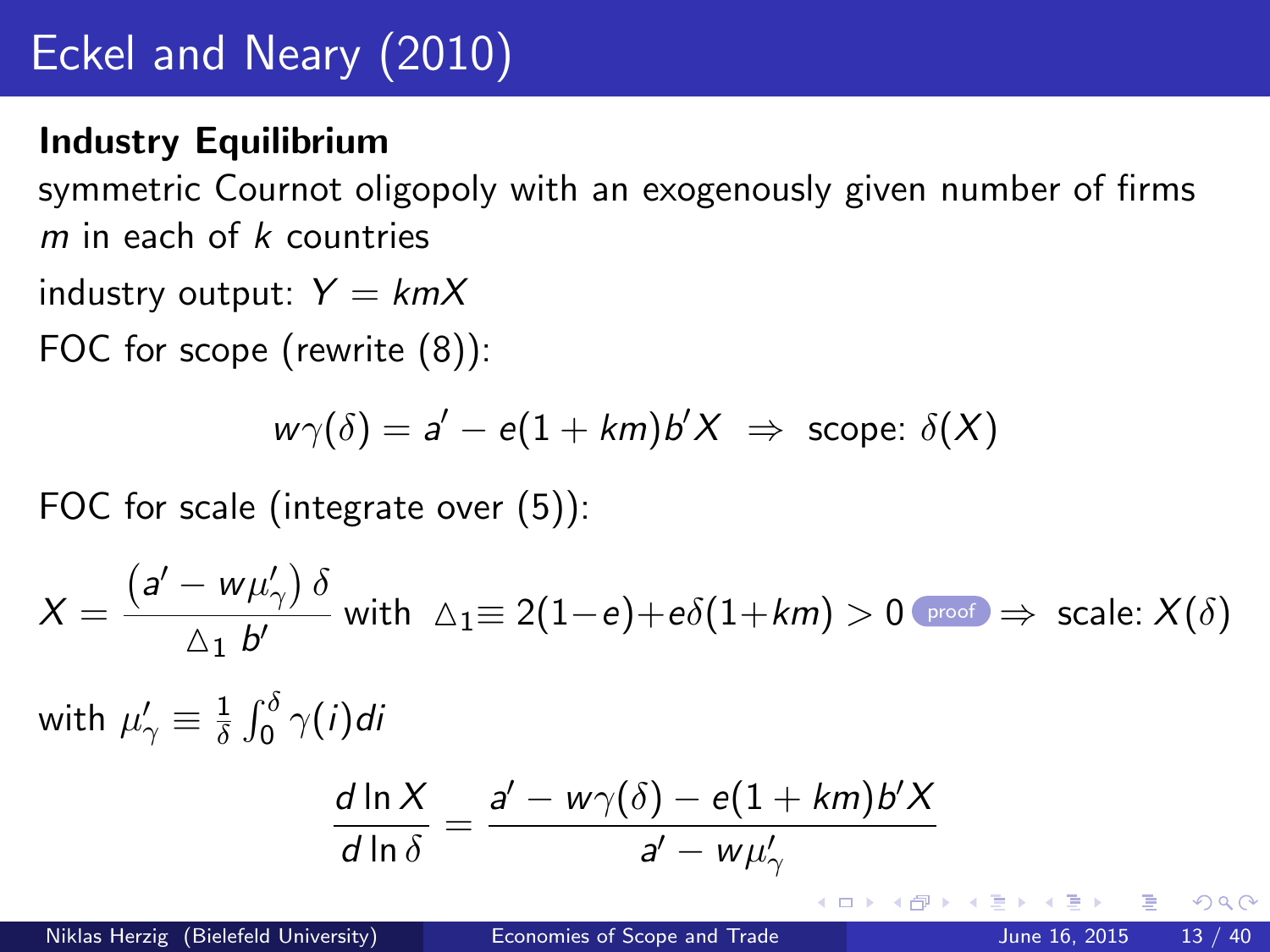# Eckel and Neary (2010) Figure 3



4 0 8 ×  $\rightarrow$ **A**  э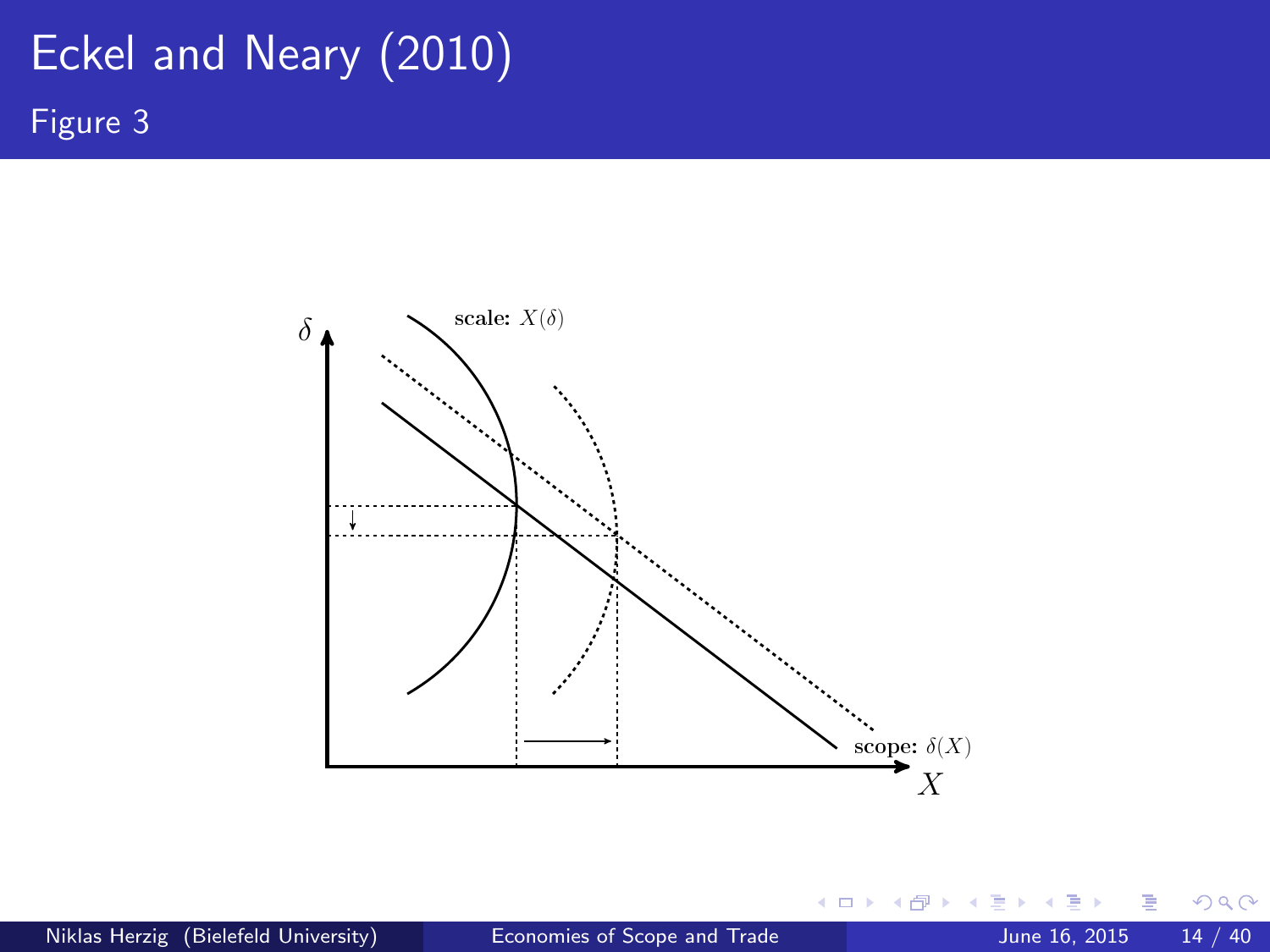#### Effects of Globalization

globalization: increase in the number of countries  $k$  participating in the global economy

two channels:

- market-size effect  $(L \uparrow)$
- competition effect  $(m \uparrow)$

**Proposition 2:** The *market-size effect* of an increase in k is an equi-proportionate increase in the output of each variety and of total output, but no change in firm scope.

**Proposition 3:** The *competition effect* of an increase in  $k$  is a uniform absolute fall in the output of each variety, coupled with falls in both total firm output and firm scope, but a rise in industry output.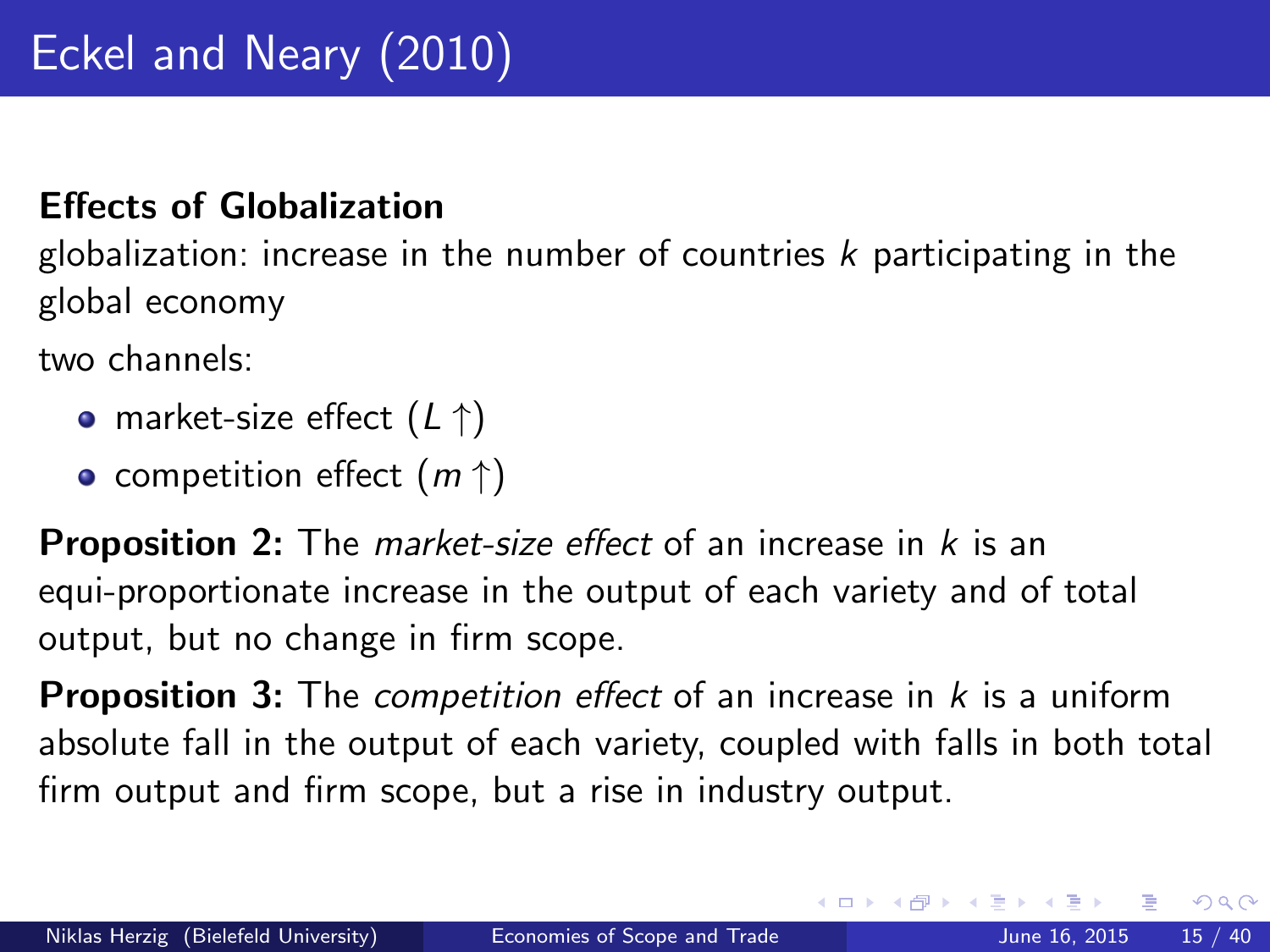# Eckel and Neary (2010)

Figure 4



4日)

- 6

Þ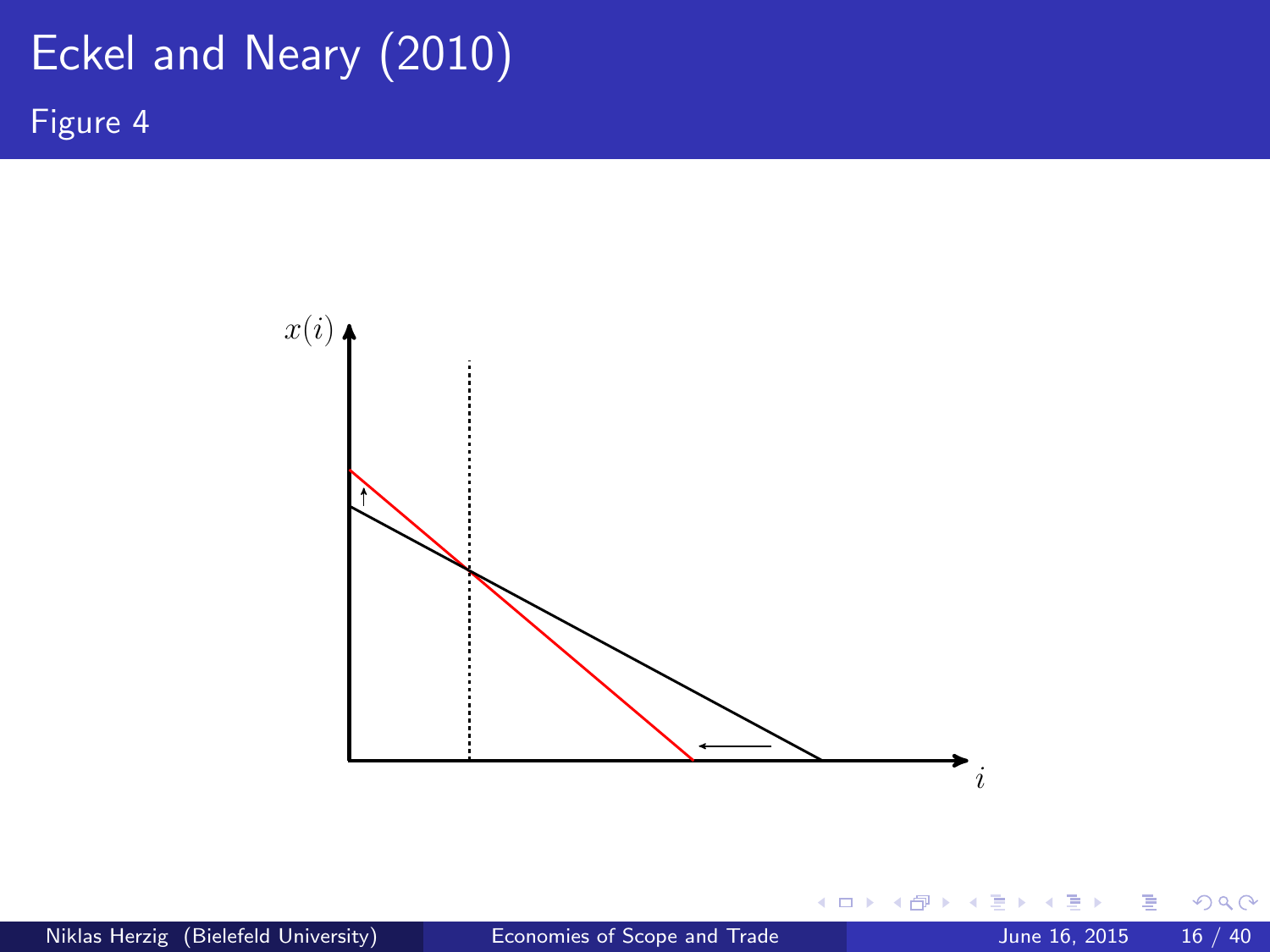# Eckel and Neary (2010)

<span id="page-16-0"></span>full effect:

o on firm output:

$$
\frac{d \ln X}{d \ln k} = 1 - \frac{e\delta km}{\Delta_1}
$$
 (10)  
where  $\Delta_1 - e\delta km = \Delta_0$  (equiv 2(1 - e) + e $\delta$ ) > 0

o on variety output:

$$
\frac{d \ln x(i)}{d \ln k} = 1 - \frac{ekm\alpha(\delta)}{\Delta_1 \left[\gamma(\delta) - \gamma(i)\right]} = \frac{\Delta_0}{\Delta_1} + \left(1 - \frac{\Delta_0}{\Delta_1}\right) \frac{\mu'_\gamma - \gamma(i)}{\gamma(\delta) - \gamma(i)} \tag{11}
$$

 $\widetilde{\gamma}^{PE}$ : labour requirement of the threshold variety whose output is<br>unchanged unchanged

$$
\widetilde{\gamma}^{PE} = \frac{\Delta_0}{\Delta_1} \gamma(\delta) + \left(1 - \frac{\Delta_0}{\Delta_1}\right) \mu_{\gamma}'
$$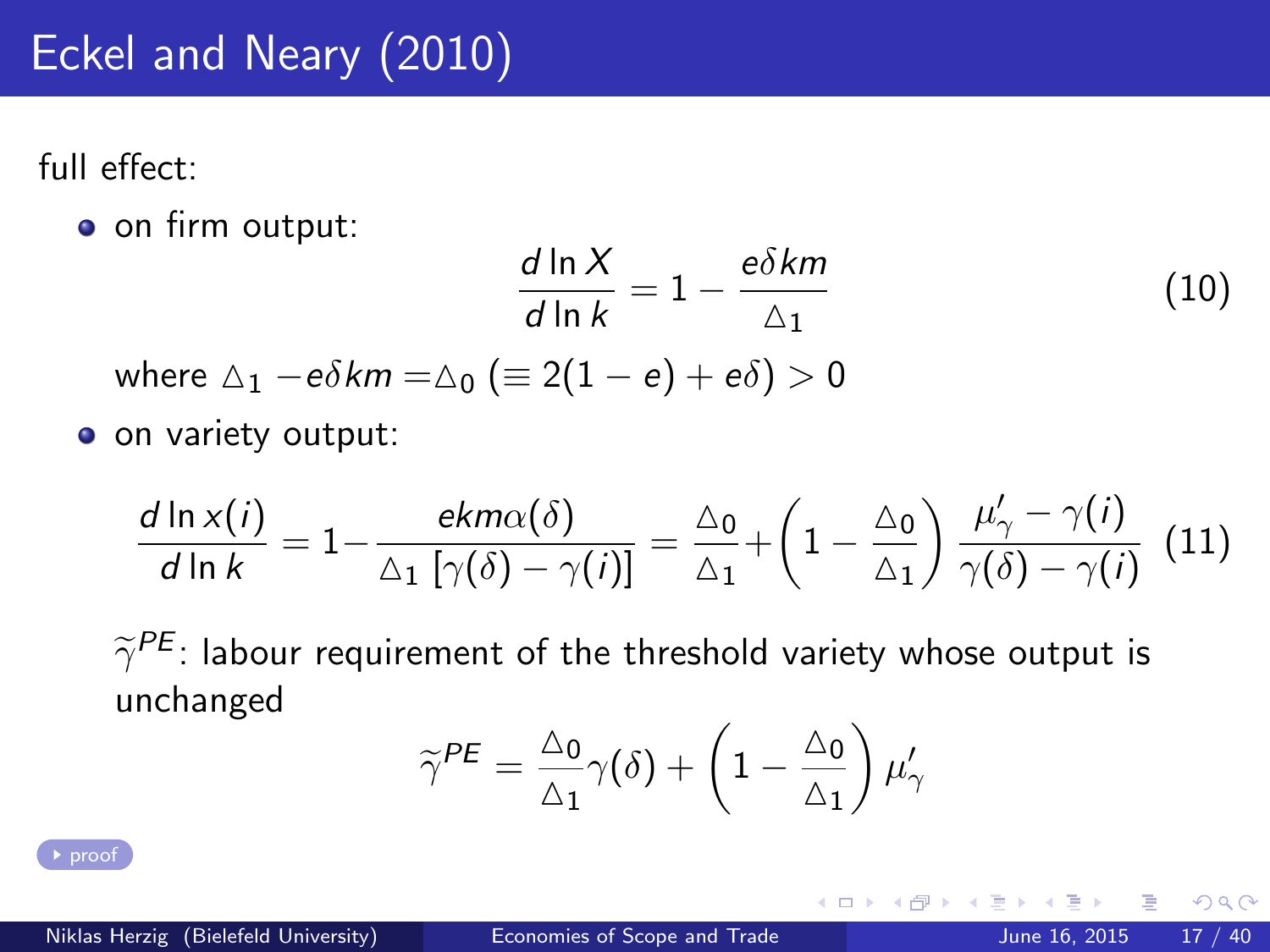- **Proposition 4:** The *total effect* of an increase in  $k$  is a rise in total output coupled with a fall in scope. Relatively high-cost varieties are discontinued or produced in lower volumes, whereas more is produced of all varieties with average costs or lower.
- $\rightarrow$  "leaner and meaner"-response of multi-product firms to globalization Corollary 1: Firm productivity is unaffected by the market-size effect, but rises with the competition effect of an increase in  $k$ .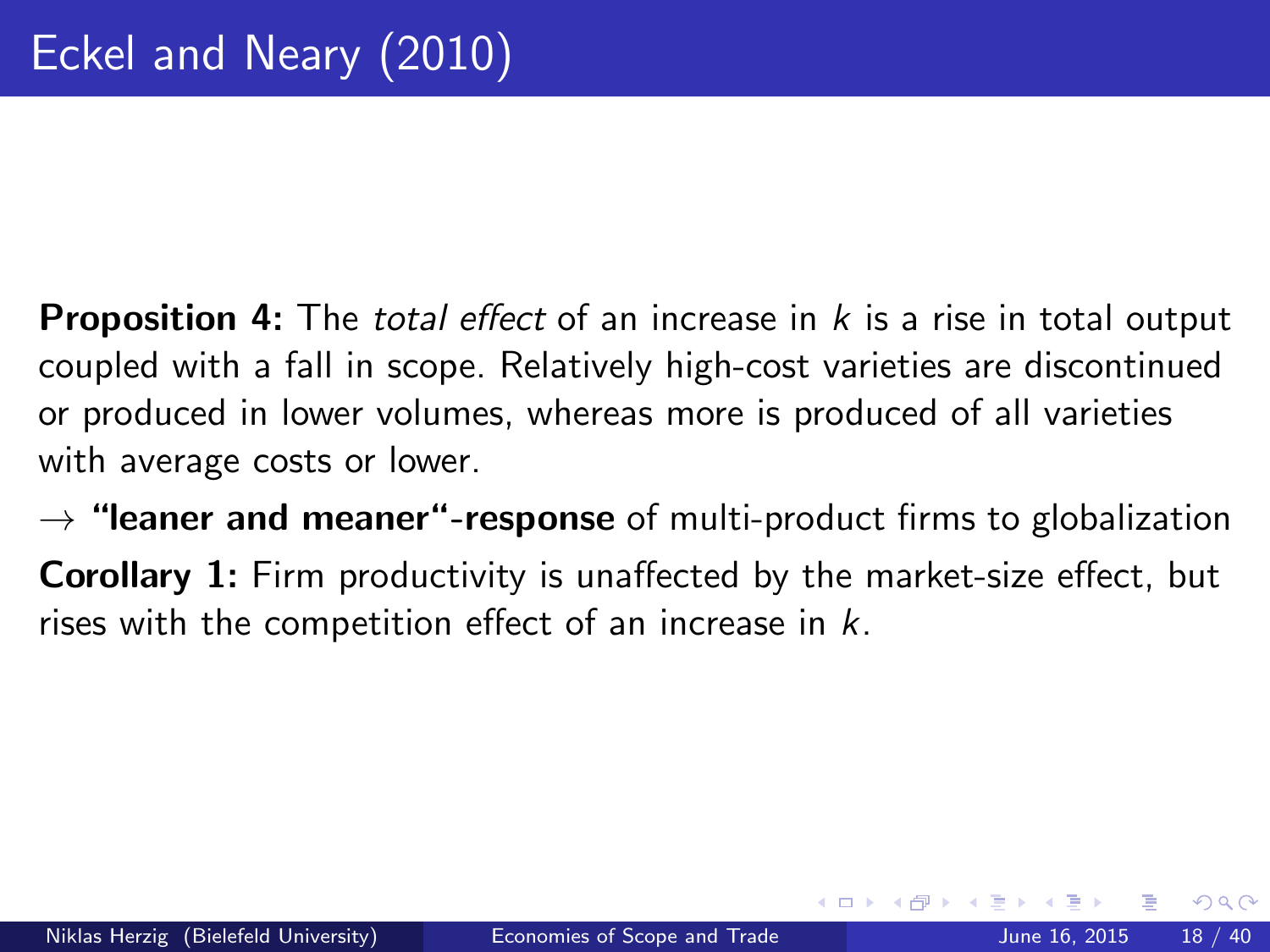#### <span id="page-18-0"></span>Globalization and Product Variety

number of varieties per firm  $\delta \downarrow +$  number of firms  $m \uparrow \rightarrow$  total variety effect?

- $N = km\delta$ : total number of varieties produced in a symmetric equilibrium
	- market-size effect: unaffected
	- **•** competition effect: conflicting effects ( $m \uparrow$  and  $\delta \downarrow$ )

$$
\frac{d \ln N}{d \ln k} = 1 + \frac{d \ln \delta}{d \ln k} = 1 - \frac{e \delta k m}{\Delta_1} \frac{\alpha(\delta)}{\delta \alpha_{\delta}}
$$

**Proposition 5:** In partial equilibrium, an increase in the number of countries cannot lower the total number of varieties if the function relating costs to varieties has constant curvature, but it may do so if the technology is sufficiently flexible.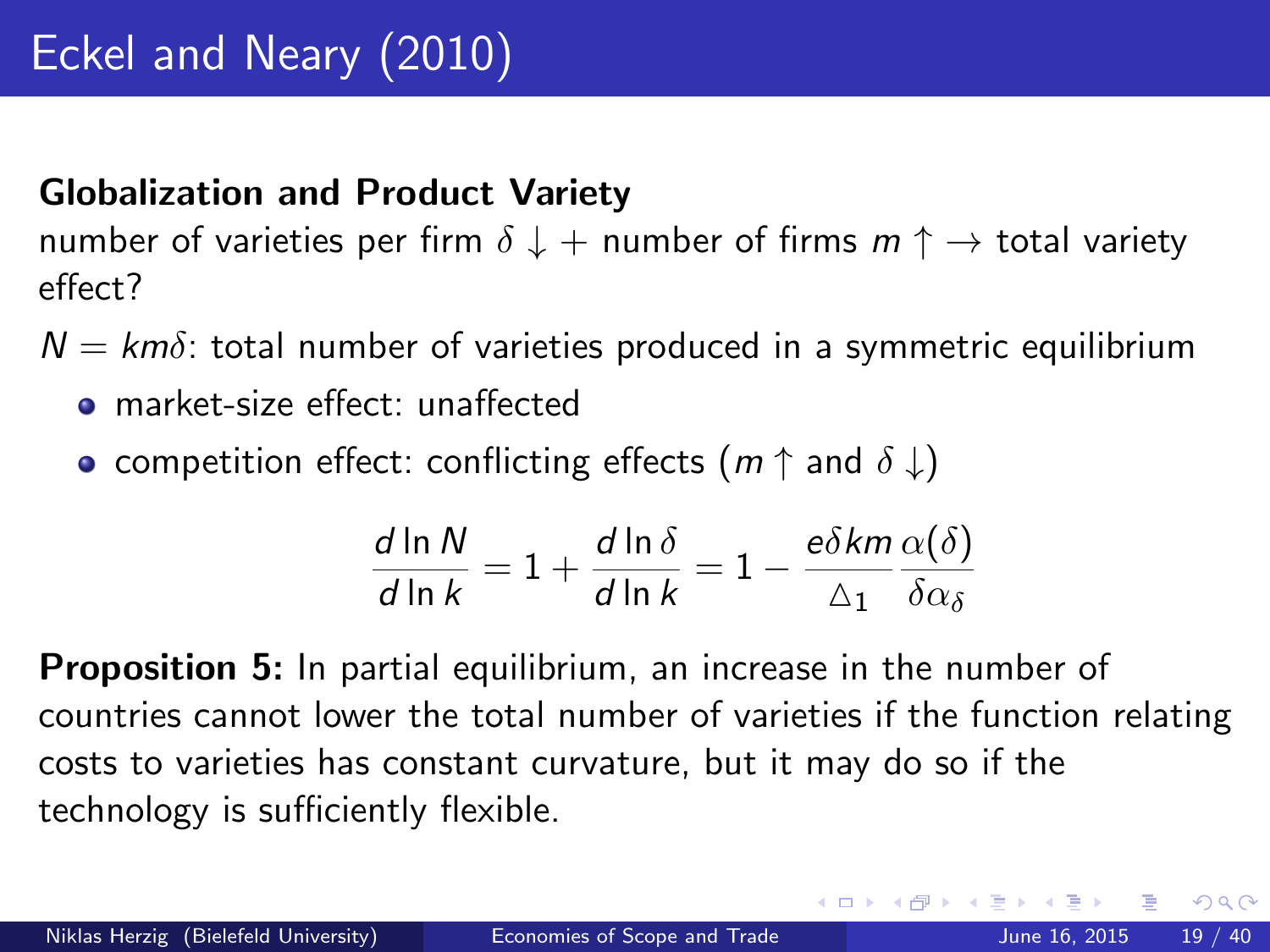<span id="page-19-0"></span>Eckel, Carsten, Leonardo Iacovone, Beata Javorcik and Peter Neary (2015). Multi-Product Firms at Home and Away: Cost- versus Qualitybased Competence, Journal of International Economics 95(2), pp. 216-232.

- determinants of economic success of firms (exporters):
	- **1** firm productivity (among others, Melitz (Econ 2003))
	- <sup>2</sup> product quality (among others, Manova and Zhang (QJE 2012))
- two views opposed? No, focus on: intra-firm extensive margin"
- model of multi-product firms with an endogenous choice of product quality
- extension of the "flexible-manufacturing"model by Eckel and Neary (RES 2010) to investment in quality
- simplification: single monopoly firm (possible: Cournot competition in a heterogeneous-firm industry)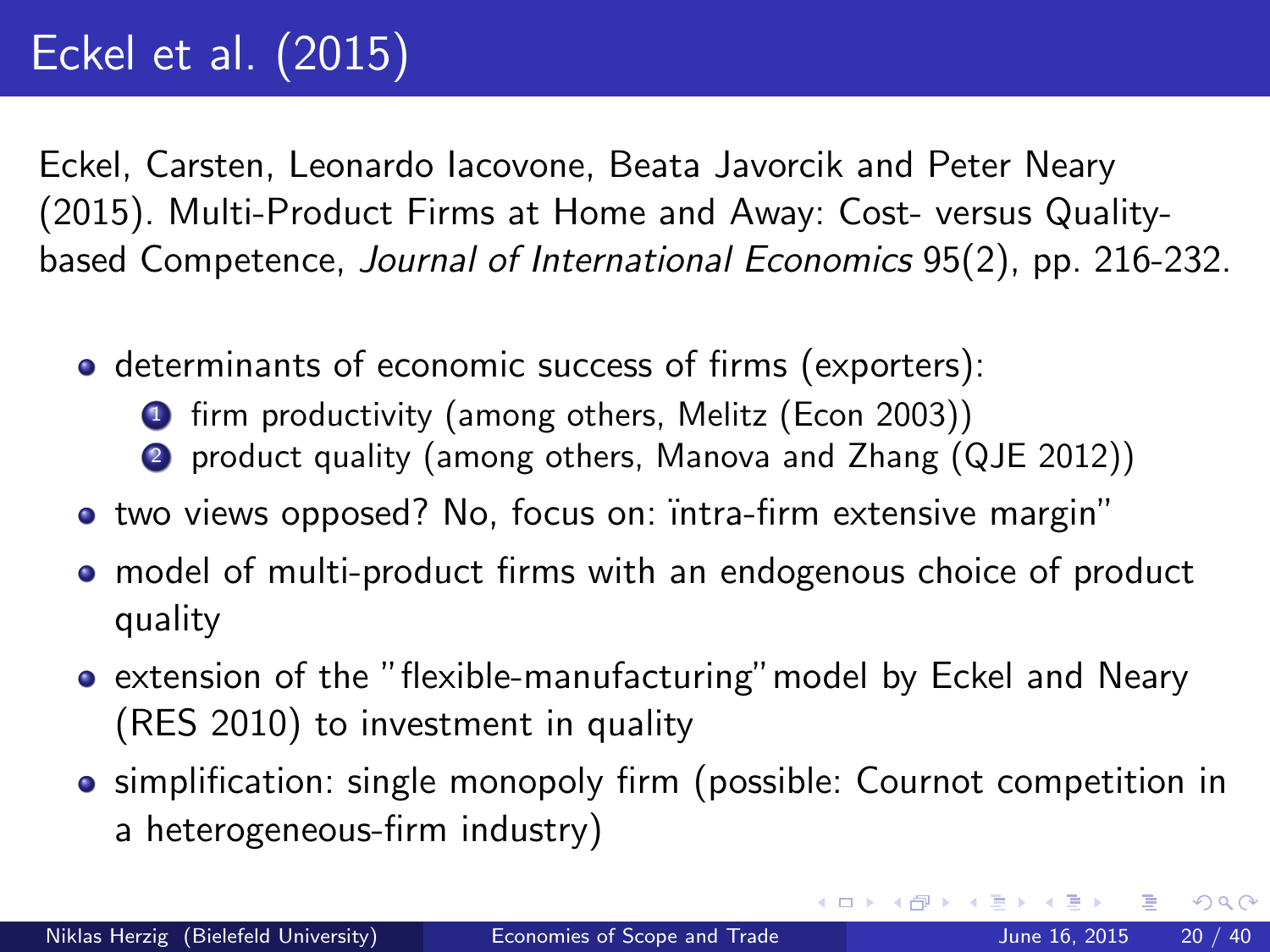#### Preferences for quantity and quality

- $\bullet$  single market ( $L$  consumers)
- **•** representative consumer: quadratic sub-utility function

$$
u = u_1 + \beta u_2
$$
  
\n
$$
u_1 = a^0 Q - \frac{1}{2} b \left[ (1 - e) \int_{i \in \tilde{\Omega}} q(i)^2 di + eQ^2 \right]
$$
  
\n
$$
u_2 = \int_{i \in \tilde{\Omega}} q(i) \tilde{z}(i) di
$$
\n(12)

 $\Omega$ : set of differentiated products,  $q(i)$ : consumption of variety i,  $Q \equiv \int_{i \in \tilde{\Omega}} q(i)di$  and e: substitution index between goods  $(0 \leq e \leq 1)$  $\tilde{z}(i)$ : perceived quality (premium) of variety i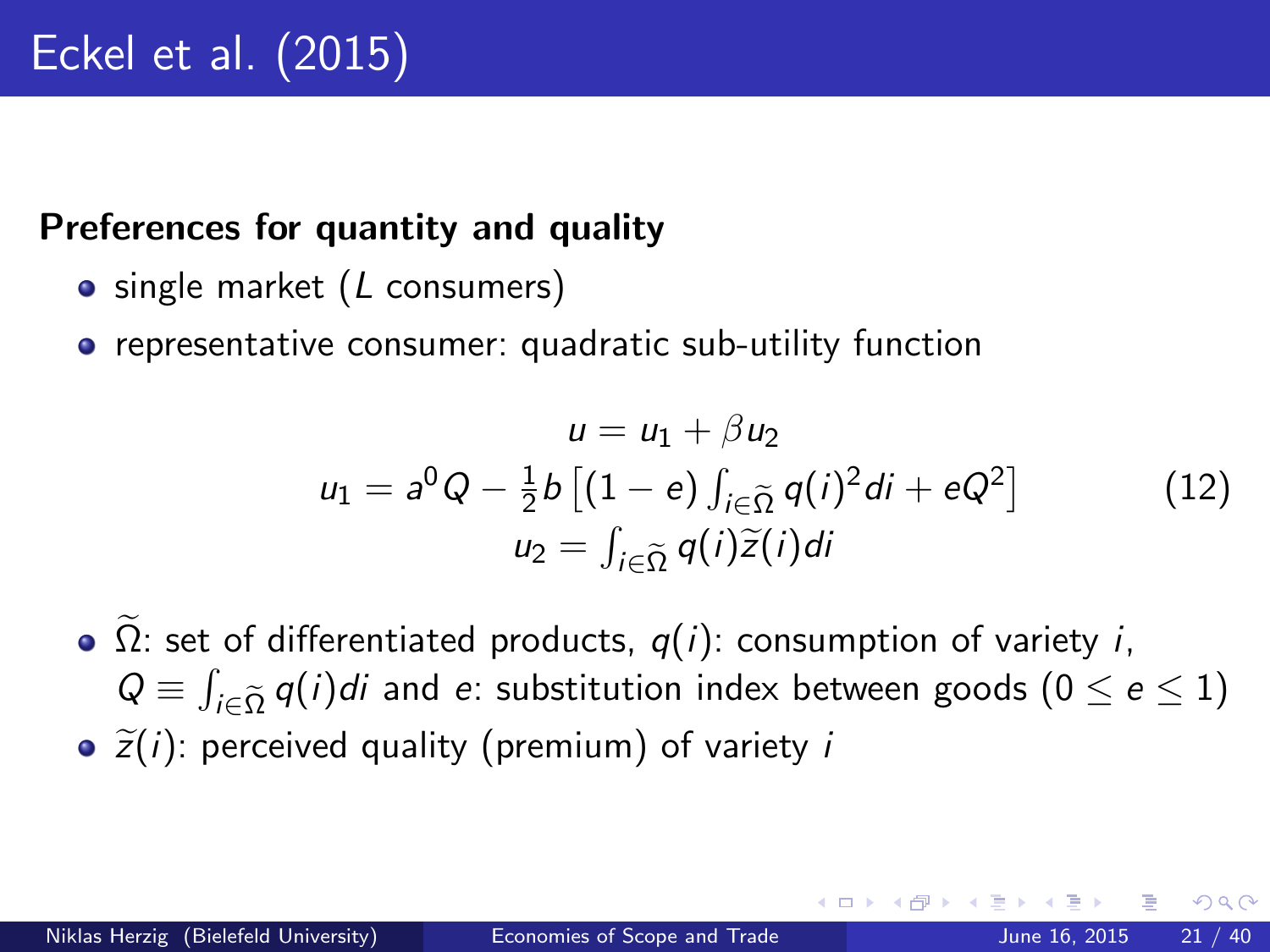#### Product Demand

- $\bullet$  optimization problem: max  $u$  subject to budget constraint  $\int_{i\in\widetilde{\Omega}}p(i)q(i)di = I$  (*I*: individual expenditure on  $\Omega$ )
- market inverse demand functions (market-clearing:  $x(i) = Lq(i)$ ):

$$
p(i) = a(i) - \widetilde{b}[(1 - e)x(i) + eX] \quad i \in \Omega \subset \widetilde{\Omega}
$$
  

$$
a(i) = a^0 + \beta \widetilde{z}(i)
$$
  

$$
\widetilde{b} \equiv \frac{b}{L}
$$
 (13)

 $X \equiv \int_{i \in \Omega} x(i)di$  (Ω: set of goods actually consumed)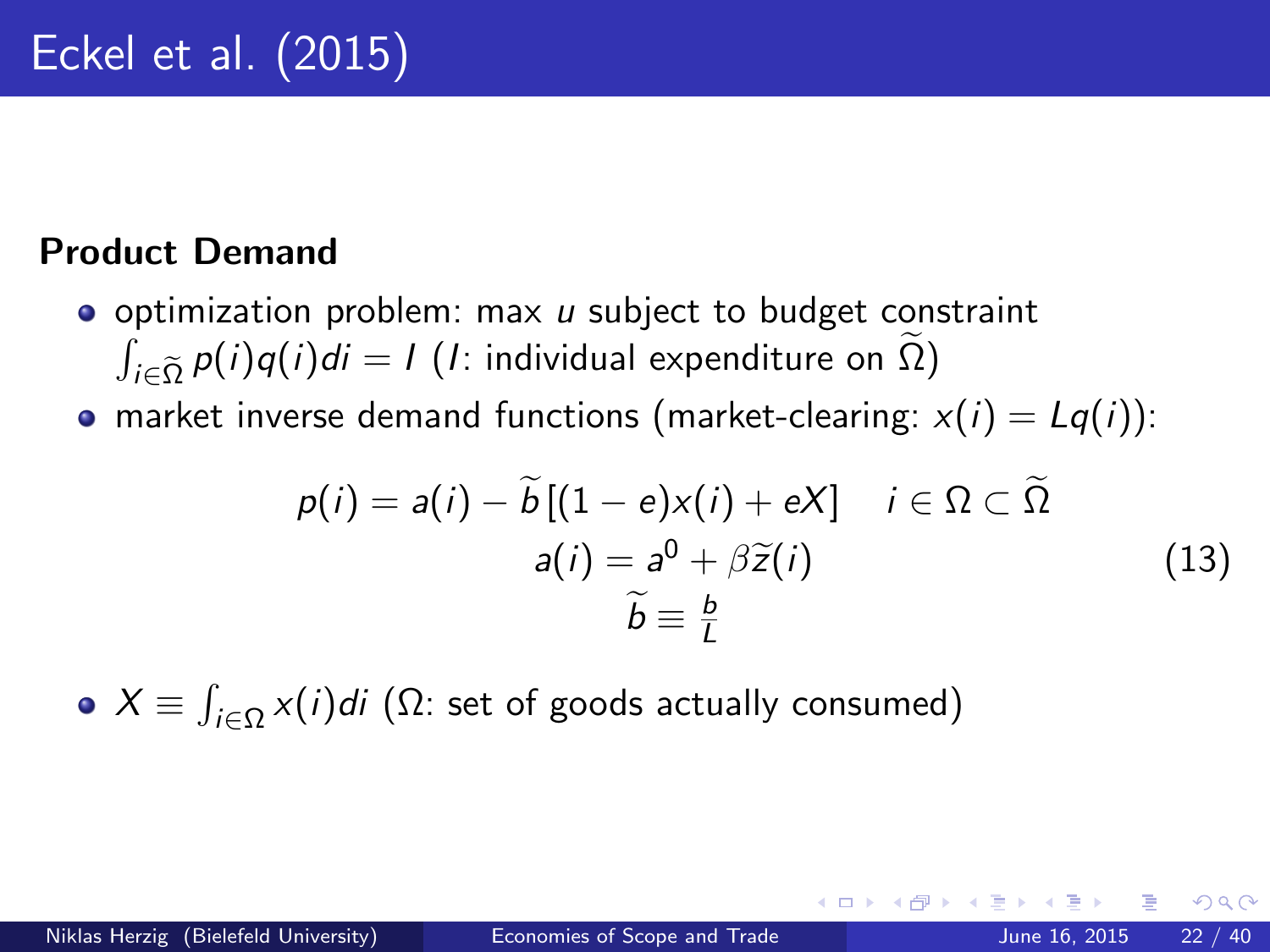#### Cost-based Competence

- ignoring quality  $(\beta = 0)$
- o optimization problem: max  $\pi$

$$
\pi = \int_{i \in \Omega} \left[ p(i) - c(i) - t \right] x(i) di \tag{14}
$$

- $\bullet$  t: (uniform) trade cost
- "flexible manufacturing" technology
	- <sup>1</sup> marginal production costs are independent of output but differ across products:  $c(i)$
	- 2 marginal production cost rise as the firm moves away from its "core" competence" variety:  $c'(i) > 0 \quad (c(0) = c^0)$

つへへ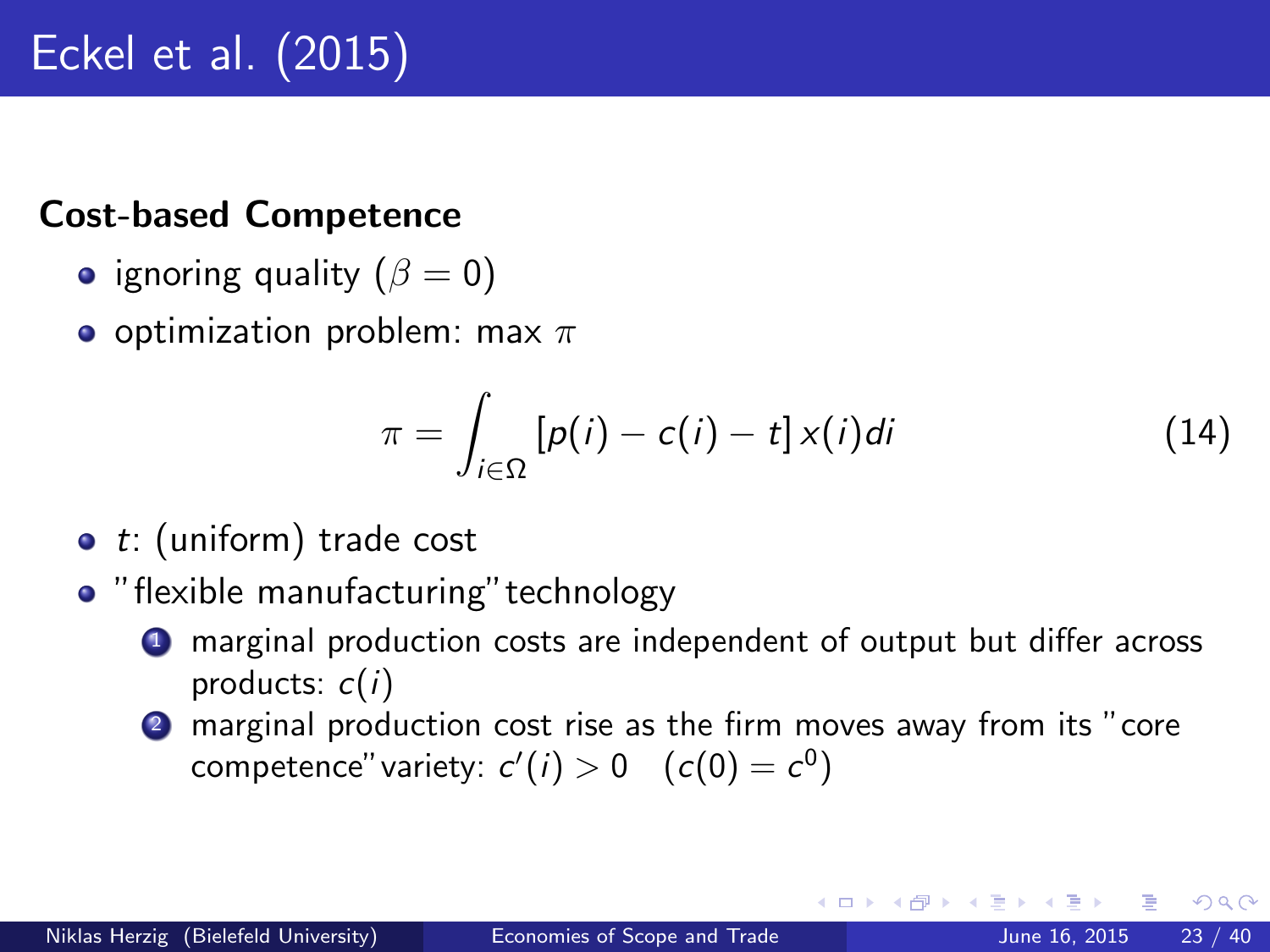#### Scale and Scope

 $\bullet$  scale  $x(i)$ :

$$
x(i) = \frac{a(i) - c(i) - t - 2\tilde{b}eX}{2\tilde{b}(1 - e)} \quad i \in \Omega
$$
 (15)

$$
3 \text{ scope } \delta:
$$

$$
x(\delta)=0
$$

**3** price  $p(i)$ :

$$
p(i) = \frac{1}{2} [a(i) + c(i) + t]
$$
 (16)

4 0 8 ×.  $\Box$  目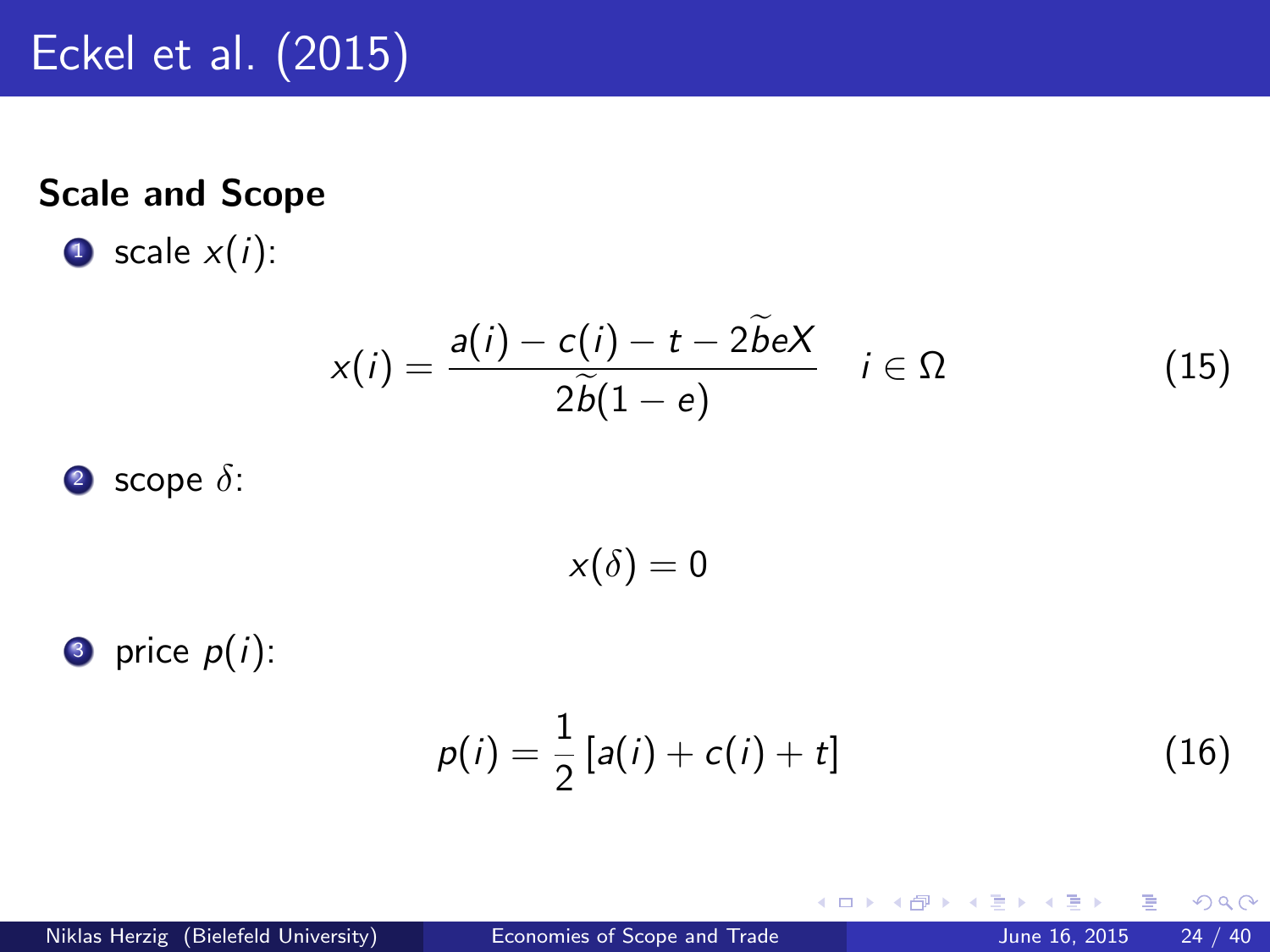Figure 5: Profiles of outputs, prices and costs with cost-based competence



 $\leftarrow$ 

 $QQ$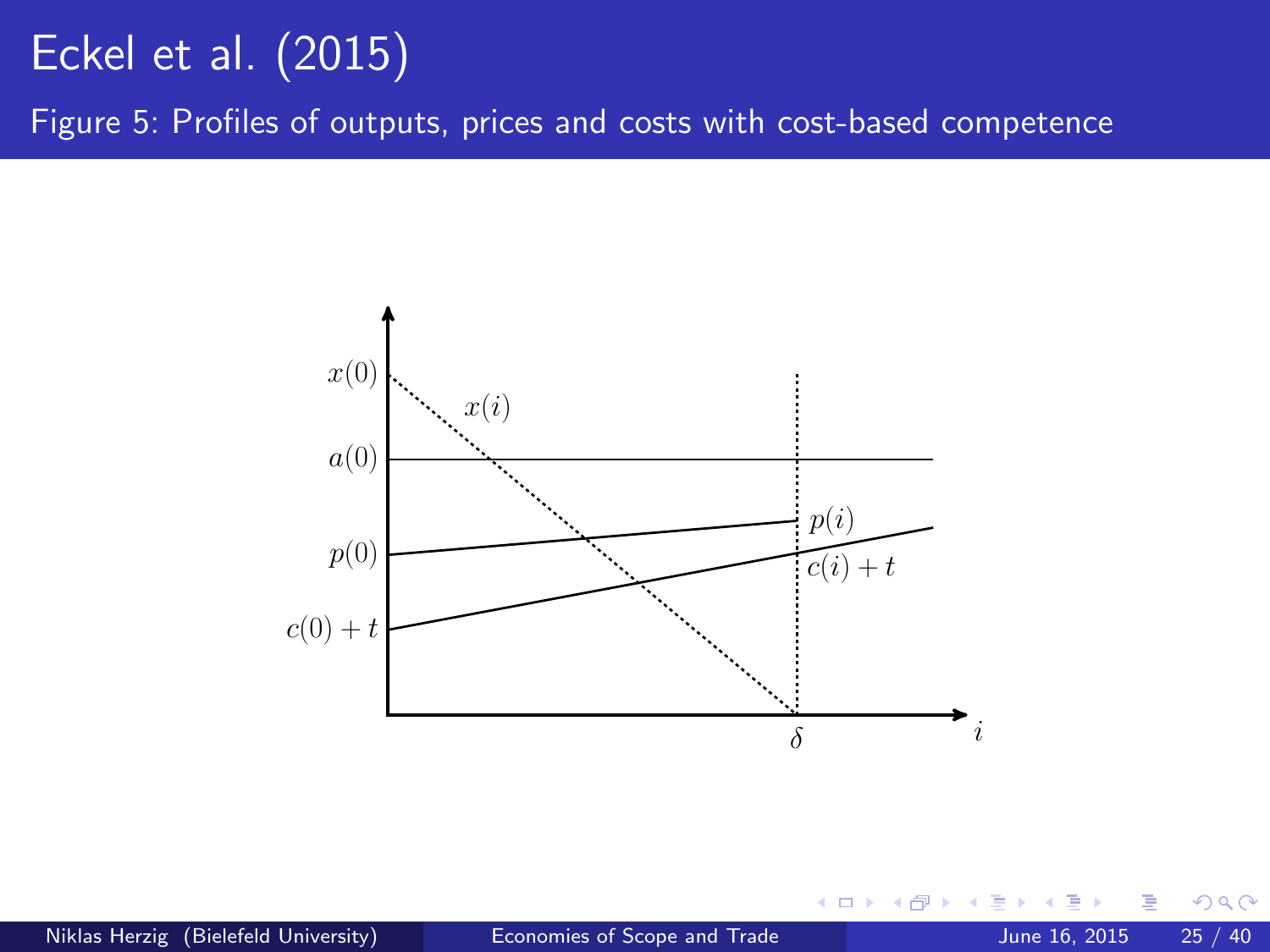#### Quality-based Competence

- considering quality  $(\beta > 0)$
- **•** perceived quality (premium) of variety  $i$ :

$$
\widetilde{z}(i) = (1 - e)z(i) + e\overline{Z} \tag{17}
$$

- $\bullet$  z(i): variety-specific perceived quality and  $\overline{Z}$ : perceived quality of the firm's brand  $(\overline{Z} \neq \int_{i \in \Omega} z(i) di)$
- (linear-quadratic) specification for the costs of and returns to investment in quality:
	- **1** investment in quality of variety i,  $k(i)$ : costs:  $\gamma k(i)$  and benefits:  $z(i) = 2\theta k(i)^{0.5}$

**2** investment in quality of the brand,  $\overline{K}$ : costs:  $\overline{K}$  and benefits:  $\overline{Z} = 2\Theta \overline{K}^{0.5}$ 

つへへ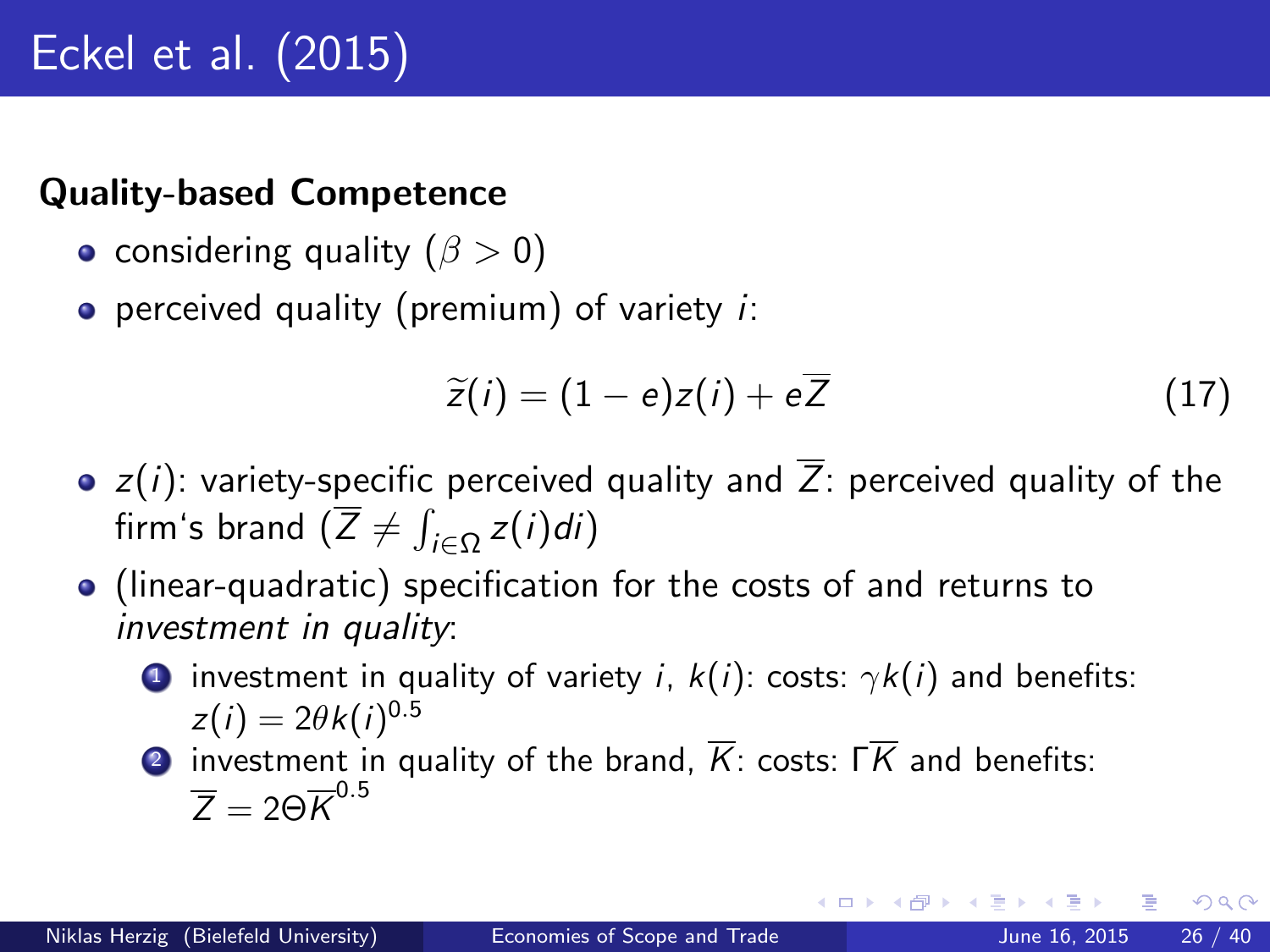optimization problem: max Π

$$
\Pi = \int_{i \in \Omega} \left[ (p(i) - c(i) - t) \, x(i) - \gamma k(i) \right] di - \Gamma \overline{K} \tag{18}
$$

- FOCs for scale and scope unchanged
- **FOCs for investment:**

$$
(i) \quad \gamma k(i)^{0.5} = \beta(1-e)\theta x(i) \quad i \in [0,\delta]; \quad (ii) \quad \Gamma \overline{K}^{0.5} = \beta e \Theta X(19)
$$

comparison: total investment in quality of individual varieties  $(\mathcal{K} \equiv \int_0^\delta k(i) di)$  and investment in brand quality  $(\overline{\mathcal{K}})$ :

$$
\frac{K}{K} = \left(\frac{1 - e}{e}\frac{\theta \Gamma}{\Theta \gamma}\right)^2 \Phi \quad \text{where} \quad \Phi \equiv \frac{\int_0^{\delta} x(i)^2 di}{X^2} \tag{20}
$$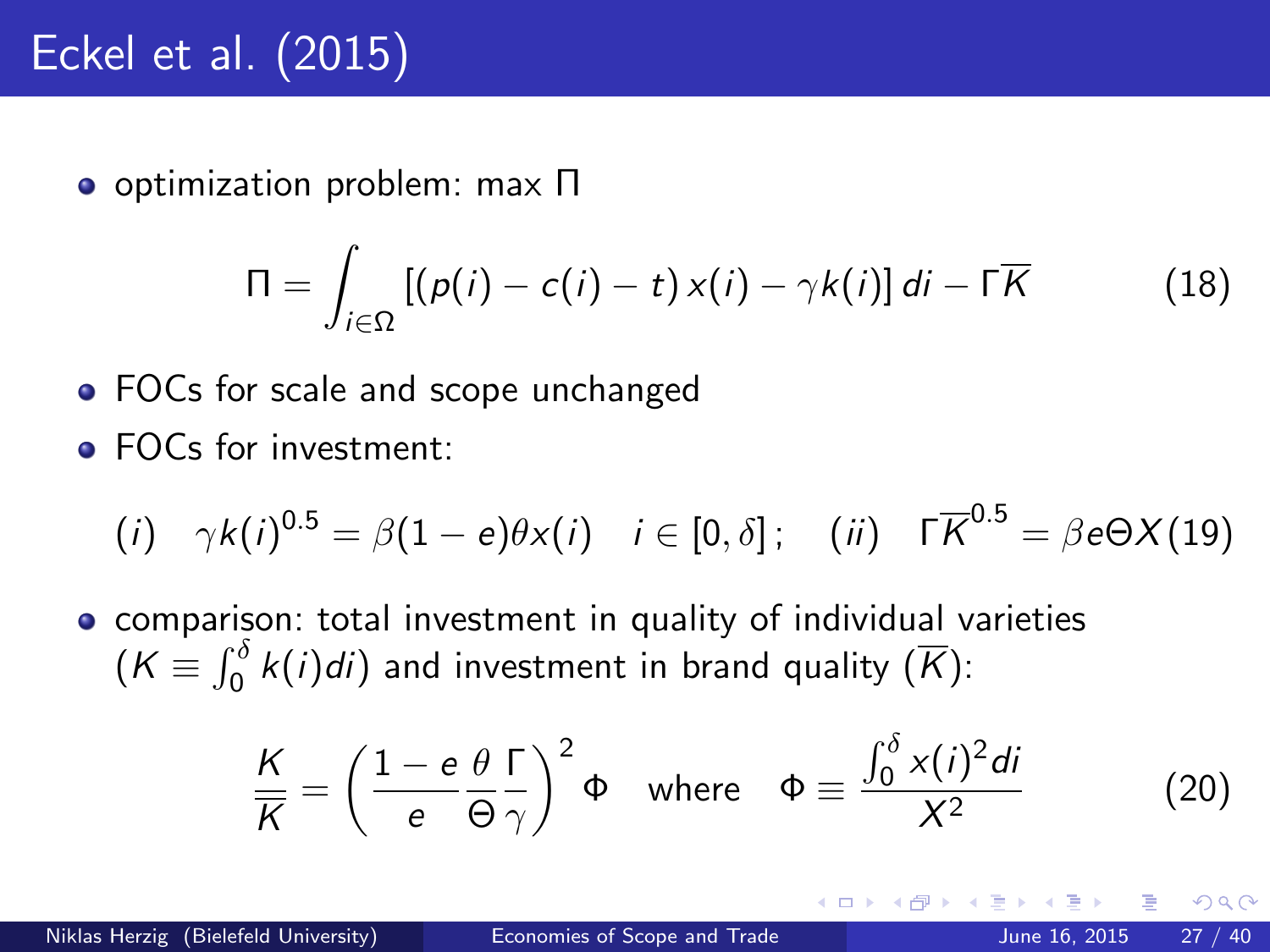• scale  $x(i)$ :

$$
x(i) = \frac{a^0 - c(i) - t - 2(\tilde{b} - \bar{\eta}e) eX}{2(\tilde{b} - \eta(1 - e)) (1 - e)} \quad i \in [0, \delta] \quad \eta \equiv \frac{\beta^2 \theta^2}{\gamma} \quad (21)
$$

$$
\overline{\eta} \equiv \frac{\beta^2 \Theta^2}{\Gamma}
$$

 $\bullet$   $\eta$ ,  $\overline{\eta}$ : "marginal effectiveness of investment"

 $\bullet$  scale  $x(i)$ :

$$
x(i) = \frac{c(\delta) - c(i)}{2\left[\widetilde{b} - \eta(1 - e)\right](1 - e)} \quad i \in [0, \delta]
$$
 (22)

4 0 8

 $QQ$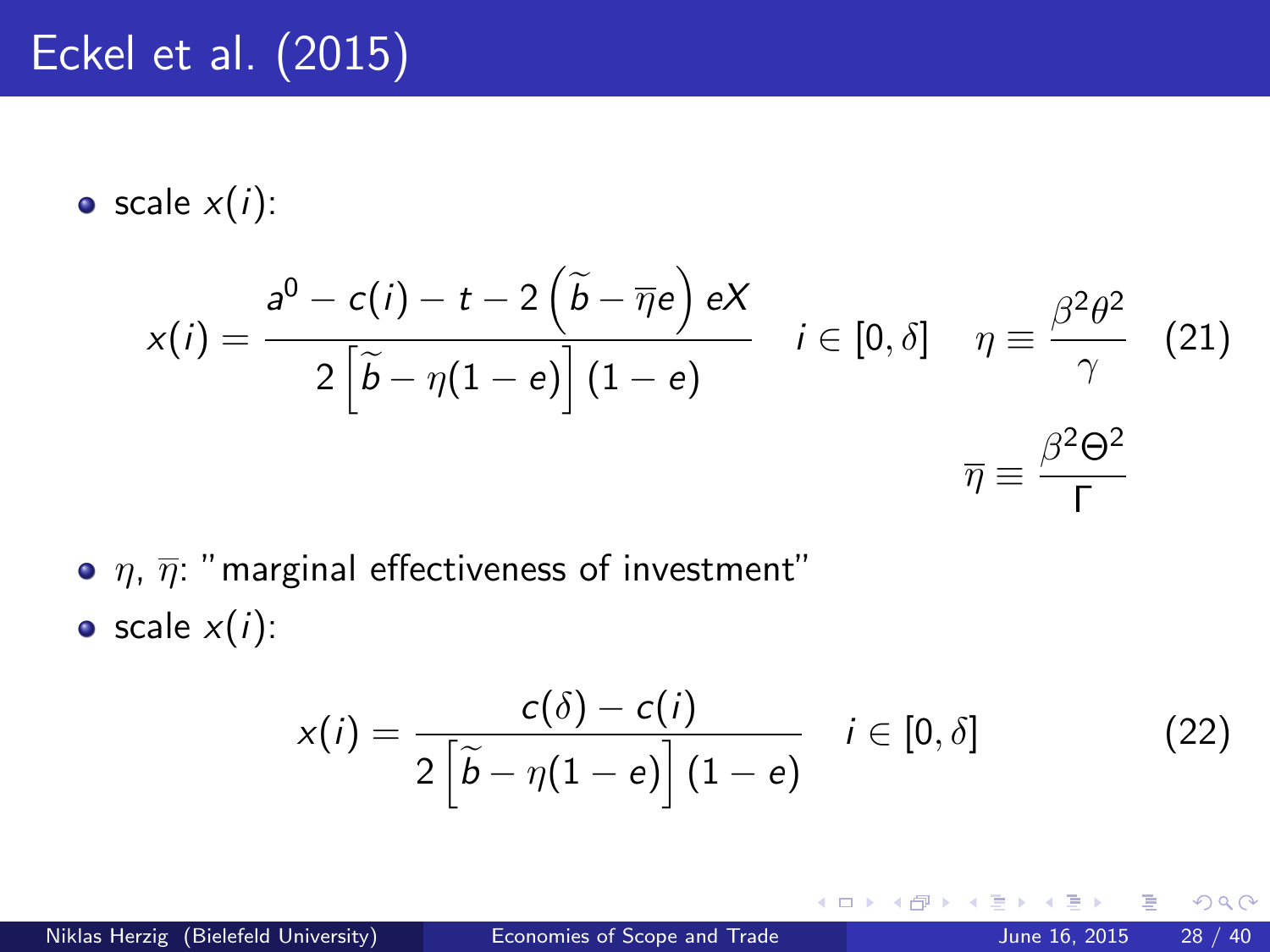• price  $p(i)$ :

$$
p(i) = \frac{\widetilde{b} - 2\eta(1 - e)}{2\left[\widetilde{b} - \eta(1 - e)\right]}c(i) + \frac{\widetilde{b}}{2\left[\widetilde{b} - \eta(1 - e)\right]}c(\delta) + t + \widetilde{b}eX
$$
 (23)  
  $i \in [0, \delta]$ 

- **•** Proposition:
	- **1**  $\mathbf{b} > 2\eta(1 e)$ : cost-based competence dominates (price rises with i)
	- $\hat{\mathbf{B}}$   $\hat{b}$  < 2 $\eta$ (1 e): quality-based competence dominates (price falls with i)
- quality-based competence more likely to dominate:
	- $\bullet$  when investment in quality is more effective  $(\eta)$  larger)
	- 2 when market size L is larger
	- when products are more differentiated (e smaller)

つひひ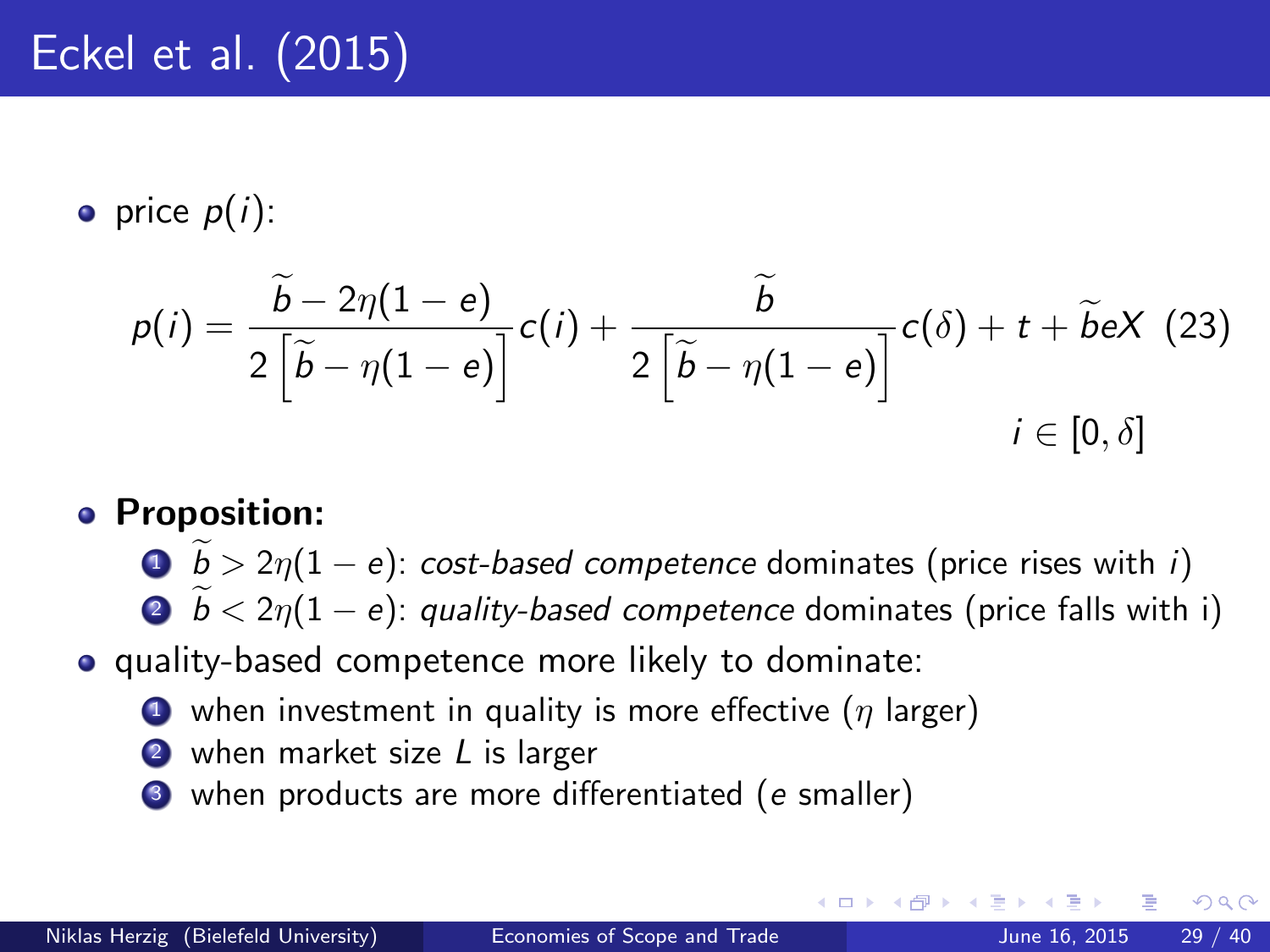Figure 6: Profiles of outputs, prices and costs with quality-based competence



 $\leftarrow$ 

 $QQ$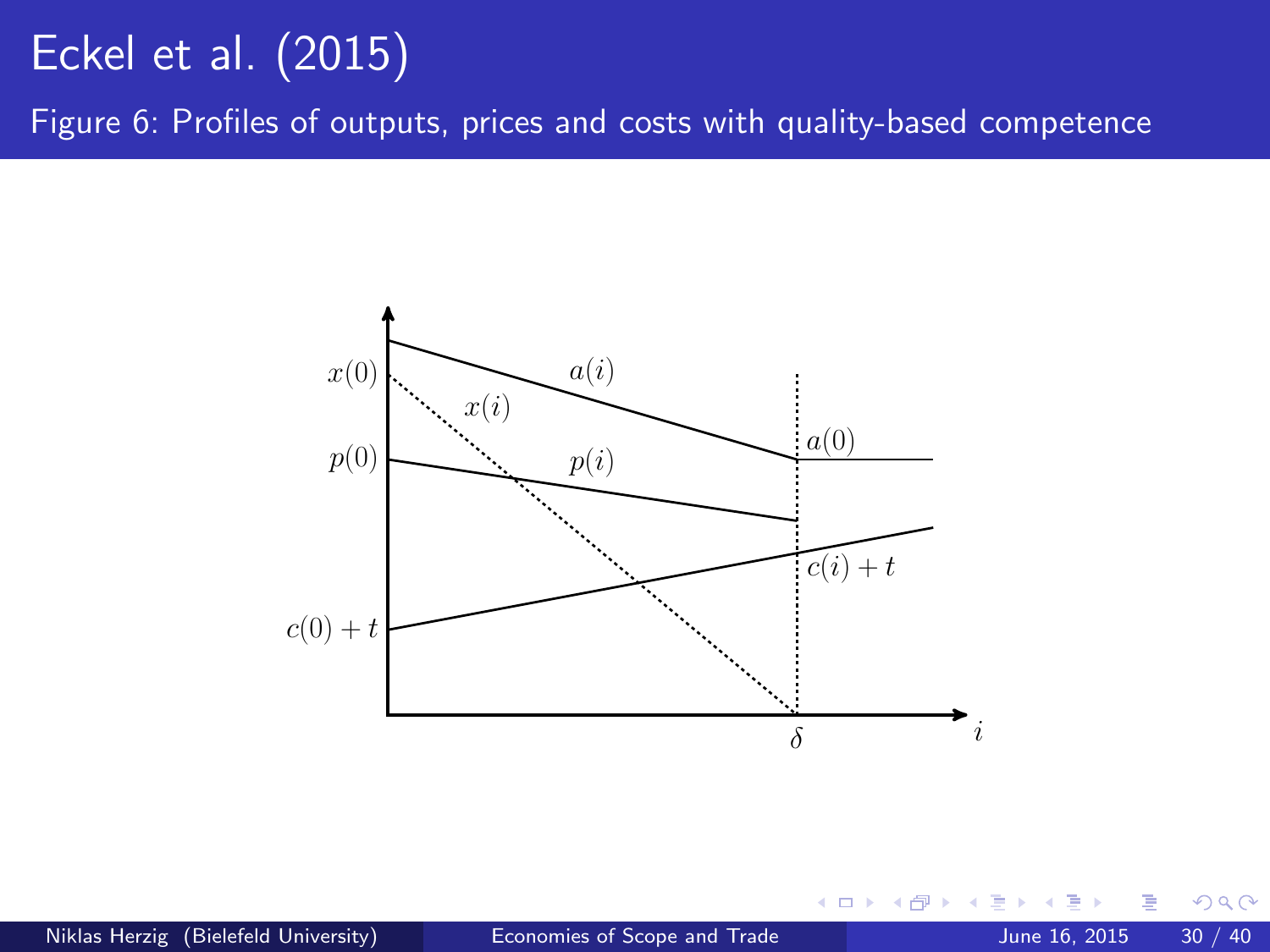#### Comparative Statics

Evaluate (10) at 
$$
i = \delta
$$
:  $c(\delta) = a^0 - t - 2(\tilde{b} - \overline{\eta}e)eX$  (24)  
Integrate (11) over *i*:  $X = \frac{\int_0^{\delta} [c(\delta) - c(i)] \, di}{2[\tilde{b} - \eta(1 - e)] (1 - e)}$  (25)

| Increase in: $\overline{\eta}$ | $\eta$ | t |  |
|--------------------------------|--------|---|--|
|                                | $+$    |   |  |
| x(0)                           | $+$    |   |  |
|                                |        |   |  |

э

**4 ロ ▶ 4 母 ▶ 4**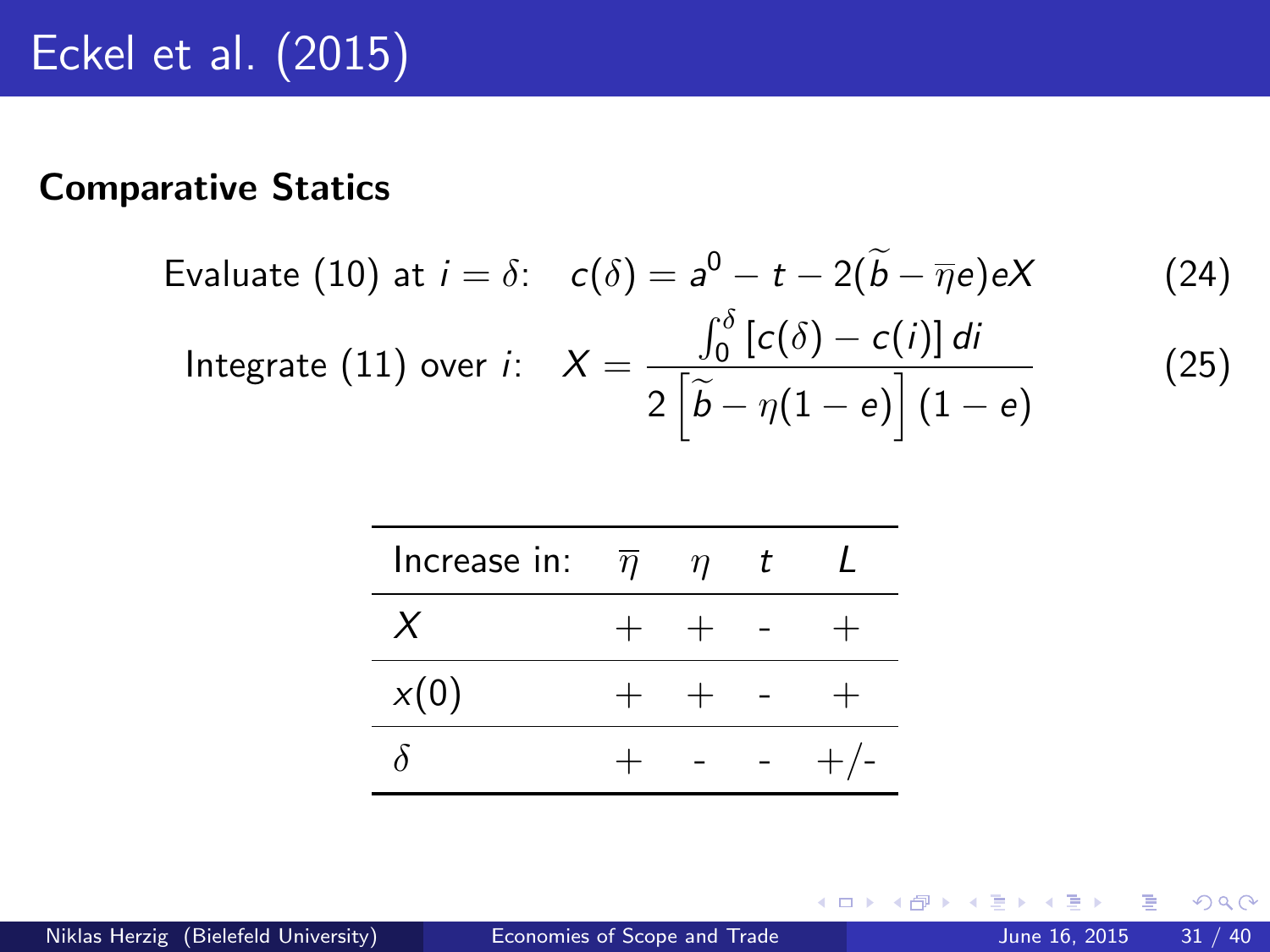often used terms:

$$
\alpha(\delta) = \delta \left[ \gamma(\delta) - \mu'_{\gamma} \right]
$$

$$
\beta(\delta) = \delta \left[ \gamma(\delta) \mu'_{\gamma} - \mu''_{\gamma} \right] = \alpha(\delta) \mu'_{\delta} - \delta \sigma_{\gamma}^2
$$

$$
\alpha_{\delta} = \delta \gamma_{\delta}
$$

$$
\beta_{\delta} = \mu'_{\gamma} \alpha_{\delta}
$$

一心 語

**K ロト K 倒 ト K ミト** 

重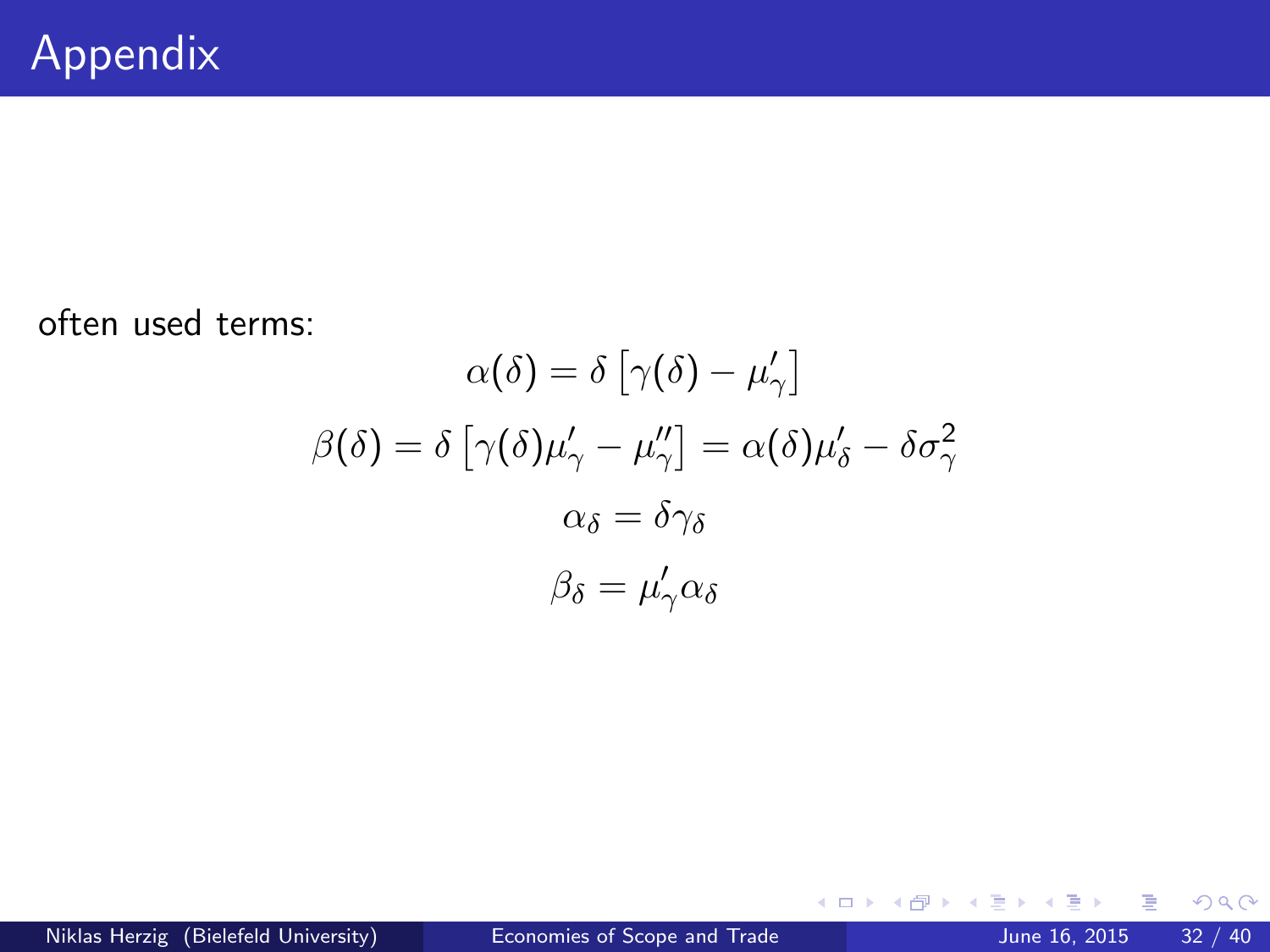<span id="page-32-0"></span>
$$
\frac{\partial \pi_j}{\partial x_j(i)} = p_j(i) - c_j(i) + \int_0^{\delta_j} \frac{\partial p_j(i^*)}{\partial x_j(i)} x_j(i^*) di^* = 0
$$
  
\n
$$
i = i^* : \frac{\partial p_j(i^*)}{\partial x_j(i)} = -b' \quad \text{and} \quad i \neq i^* : \frac{\partial p_j(i^*)}{\partial x_j(i)} = -b' e
$$
  
\n
$$
\frac{\partial \pi_j}{\partial x_j(i)} = p_j(i) - c_j(i) - b'[(1 - e)x_j(i) + eX_j] = 0, \quad X_j \equiv \int_0^{\delta_j} x_j(i^*) di^*
$$
\n(4)

[back](#page-7-1)

画

 $299$ 

 $\rightarrow$   $\Rightarrow$ 

**K ロ ト K 御 ト K 君 ト**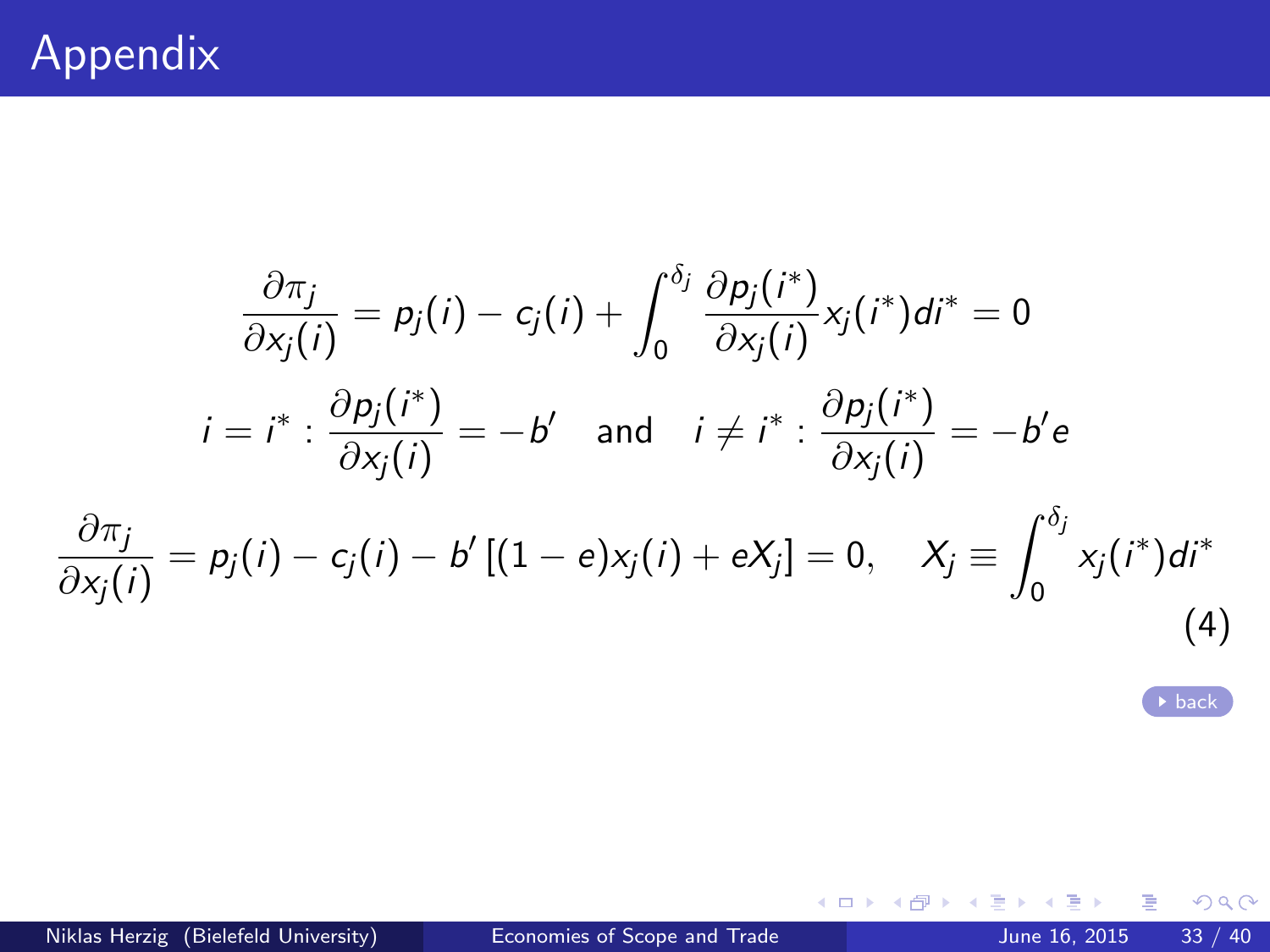# Appendix

<span id="page-33-0"></span>
$$
\frac{d \ln \text{LP}}{d \ln \theta} = \frac{\partial \ln \text{LP}}{\partial \ln \theta} + \frac{\partial \ln \text{LP}}{\partial \ln \delta} \frac{d \ln \delta}{d \ln \theta}
$$
\n
$$
I = \psi(\theta)\beta(\delta) \text{ and } \frac{\partial \ln I}{\partial \ln \theta} = \frac{\partial \ln I}{\partial \theta} \frac{\partial \theta}{\partial \ln \theta} = \frac{\psi'}{\psi}\theta
$$
\n
$$
x = \psi(\theta) \left[ \gamma(\delta) - \gamma(i) \right] \text{ and } \frac{\partial x}{\partial \ln \theta} = \frac{\partial x}{\partial \theta} \frac{\partial \theta}{\partial \ln \theta} = \left[ \gamma(\delta) - \gamma(i) \right] \psi'\theta
$$
\n
$$
\frac{\int_0^\delta h(i) \frac{\partial x}{\partial \ln \theta} di}{\int_0^\delta h(i) x(i) di} = \frac{\int_0^\delta h(i) \psi'(\theta) \theta \left[ \gamma(\delta) - \gamma(i) \right] di}{\int_0^\delta h(i) \psi(\theta) \left[ \gamma(\delta) - \gamma(i) \right] di} = \frac{\psi'}{\psi}\theta
$$
\n
$$
\frac{d \ln \text{LP}}{d \ln \theta} = \frac{\partial \ln \text{LP}}{\partial \ln \delta} \frac{d \ln \text{LP}}{d \ln \theta} \quad \left( \frac{\partial \ln \text{LP}}{\partial \ln \theta} = 0 \right)
$$

 $\rightarrow \equiv$ 

メロメ メタメ メミメ

 $\rightarrow$  [back](#page-10-0)

重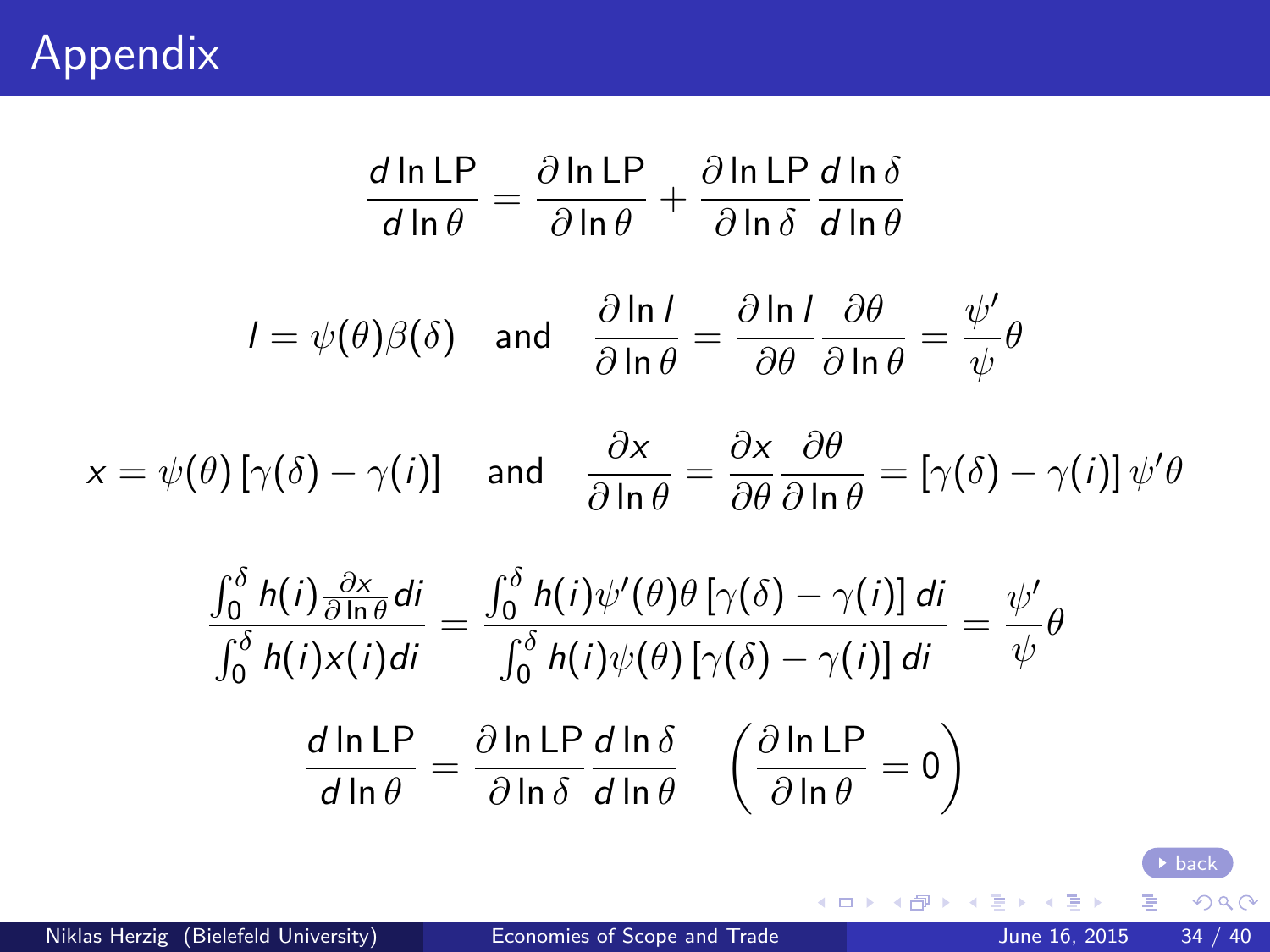<span id="page-34-0"></span>
$$
\frac{\partial \ln LP}{\partial \ln \delta}\Big|_{h(i) = \gamma(i)} = \frac{\int_0^{\delta} \gamma(i) \frac{\partial x(i)}{\partial \ln \delta} di}{\int_0^{\delta} \gamma(i) x(i) di} - \frac{\partial \ln l}{\partial \ln \delta}
$$
  
\n
$$
= \frac{1}{l} \int_0^{\delta} \gamma(i) \frac{\partial x(i)}{\partial \ln \delta} di - \frac{\partial \ln l}{\partial \ln \delta}
$$
  
\n
$$
= \frac{1}{l} \int_0^{\delta} \frac{\partial \gamma(i) x(i)}{\partial \ln \delta} di - \frac{\partial \ln l}{\partial \ln \delta}
$$
  
\n
$$
= \int_0^{\delta} \frac{\partial \ln l}{\partial l} \frac{\partial \gamma(i) x(i)}{\partial \ln \delta} di - \frac{\partial \ln l}{\partial \ln \delta}
$$
  
\n
$$
= \frac{\partial \ln l}{\partial \ln \delta} \int_0^{\delta} \frac{\partial \gamma(i) x(i)}{\partial l} di - \frac{\partial \ln l}{\partial \ln \delta} = 0
$$

Niklas Herzig (Bielefeld University) [Economies of Scope and Trade](#page-0-0) June 16, 2015 35 / 40

活

 $\rightarrow \equiv$ 

**K ロ ト K 御 ト K 君 ト** 

[back](#page-11-0)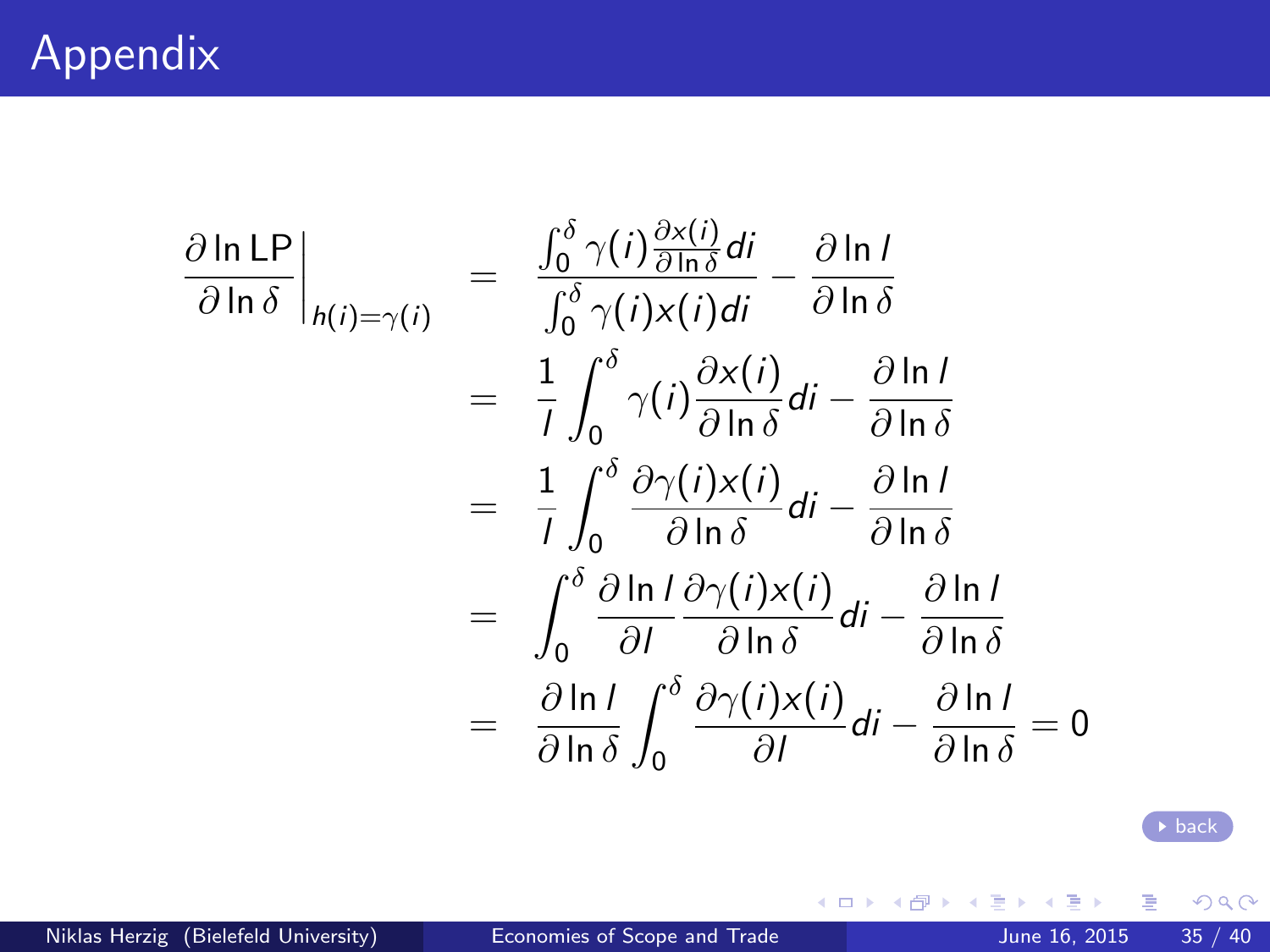<span id="page-35-0"></span>
$$
\frac{\partial \ln \text{LP}}{\partial \ln \delta} \Big|_{h(i)=1} = \frac{\partial \ln X}{\partial \ln \delta} - \frac{\partial \ln I}{\partial \ln \delta} = \frac{\partial \ln \alpha(\delta)}{\partial \ln \delta} - \frac{\partial \ln \beta(\delta)}{\partial \ln \delta}
$$
\n(since  $X = \int_0^{\delta} \frac{w [\gamma(\delta) - \gamma(i)]}{2b'(1 - e)} di = \frac{w}{2b'(1 - e)} \delta (\gamma(\delta) - \mu'_\gamma)$   
\n
$$
= \frac{w \alpha(\delta)}{2b'(1 - e)}\n= \frac{\delta \alpha_{\delta}}{\alpha(\delta)} - \frac{\delta \beta_{\delta}}{\beta(\delta)}
$$
  
\n
$$
= -\frac{\delta^2 \alpha_{\delta} \sigma_\gamma^2}{\alpha(\delta) \beta(\delta)} < 0
$$

[back](#page-11-0)

 $299$ 

活

 $\rightarrow \equiv$ 

**K ロ ト K 御 ト K 君 ト**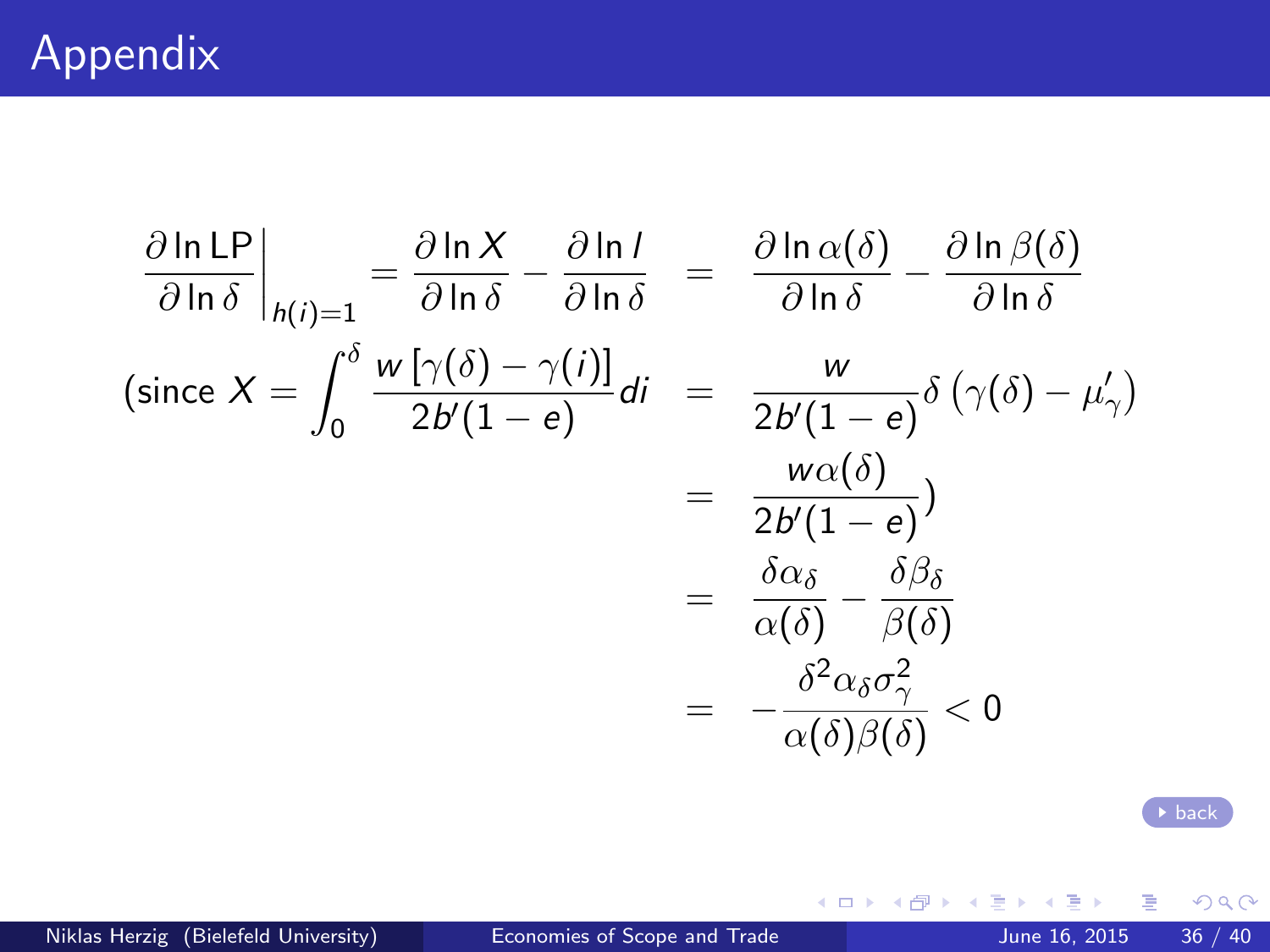$$
\frac{\partial \ln \text{LP}}{\partial \ln \delta}\bigg|_{h(i)=p(i)} = \frac{\int_0^{\delta} p(i) \frac{\partial x(i)}{\partial \ln \delta} di}{\int_0^{\delta} p(i) x(i) di} - \frac{\partial \ln l}{\partial \ln \delta}
$$

<span id="page-36-0"></span>
$$
p(i)x(i) = \frac{1}{2} (a' + w\gamma(i) - b'e(Y - X)) \frac{w}{2b'(1 - e)} [\gamma(\delta) - \gamma(i)]
$$
  

$$
= \frac{1}{2} (w\gamma(i) + w\gamma(\delta) + 2b'eX) \frac{w}{2b'(1 - e)} [\gamma(\delta) - \gamma(i)]
$$
  

$$
= w \left(\frac{1}{2} (\gamma(i) + \gamma(\delta)) + e \frac{\alpha(\delta)}{2(1 - e)} \right) \frac{w}{2b'(1 - e)} [\gamma(\delta) - \gamma(i)]
$$

[back](#page-11-0)

 $2990$ 

Ε

イロト イ部 トメ ヨ トメ ヨト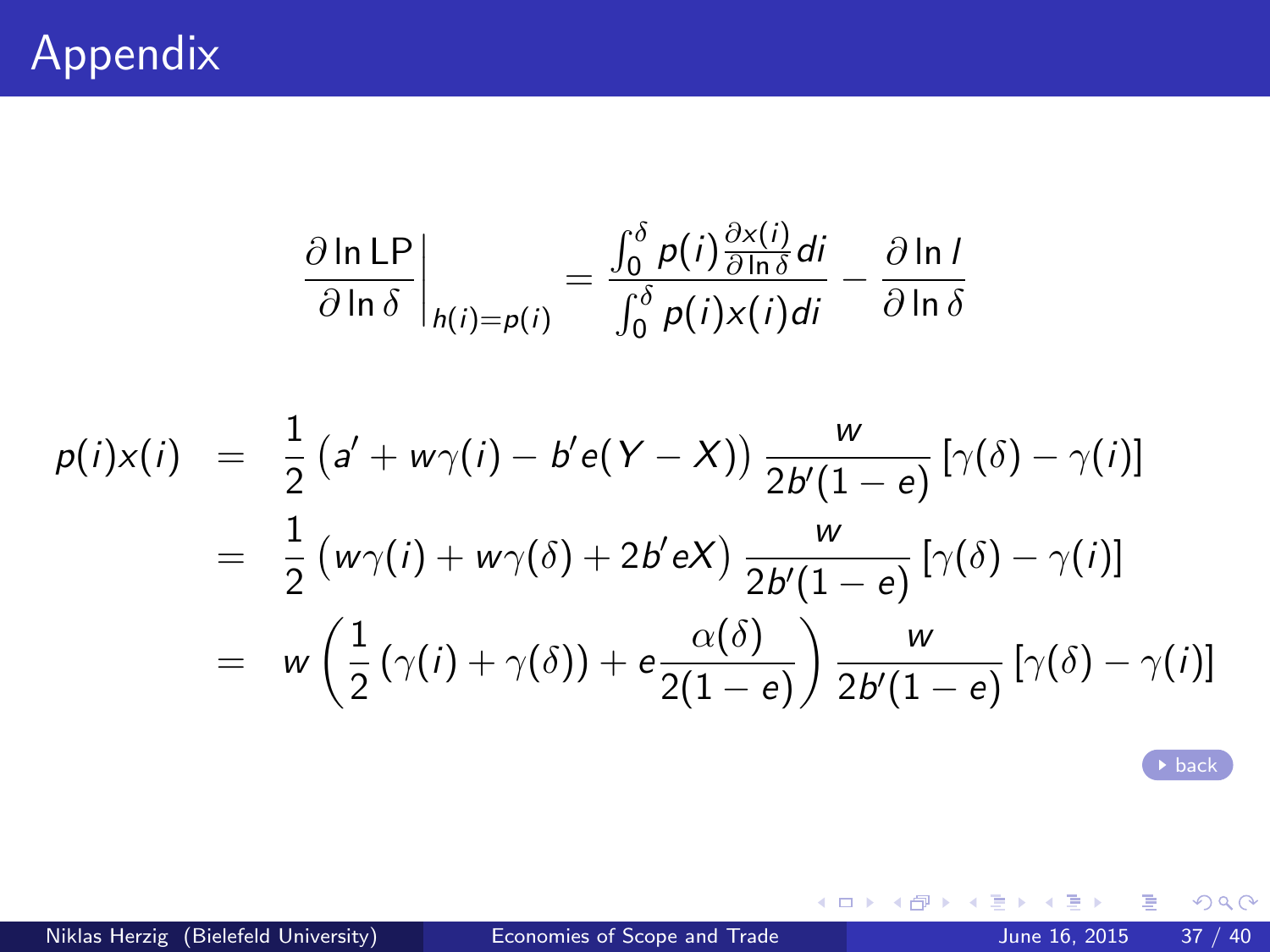### <span id="page-37-0"></span>Appendix

$$
X = \int_0^{\delta} \frac{a' - w\gamma(i) - b'e(X + Y)}{2b'(1 - e)} di
$$
  
= 
$$
\frac{1}{2b'(1 - e)} \int_0^{\delta} (a' - w\gamma(i) - b'e(1 + km)X) di
$$

$$
X\left(1+\frac{b'e\delta(1+km)}{2b'(1-e)}\right) = \frac{1}{2b'(1-e)}\int_0^{\delta}(a'-w\gamma(i))di
$$

$$
X\left(\frac{2b'(1-e)+b'e\delta(1+km)}{2b'(1-e)}\right) = \frac{\delta}{2b'(1-e)}\left(a'-w\mu_{\gamma}'\right)
$$

$$
X = \frac{\delta}{b'(2(1-e) + e\delta(1+km))} (a'-w\mu'_\gamma)
$$

Niklas Herzig (Bielefeld University) [Economies of Scope and Trade](#page-0-0) June 16, 2015 38 / 40

重

K ロ ▶ K 御 ▶ K 唐 ▶ K 唐 ▶

[back](#page-12-0)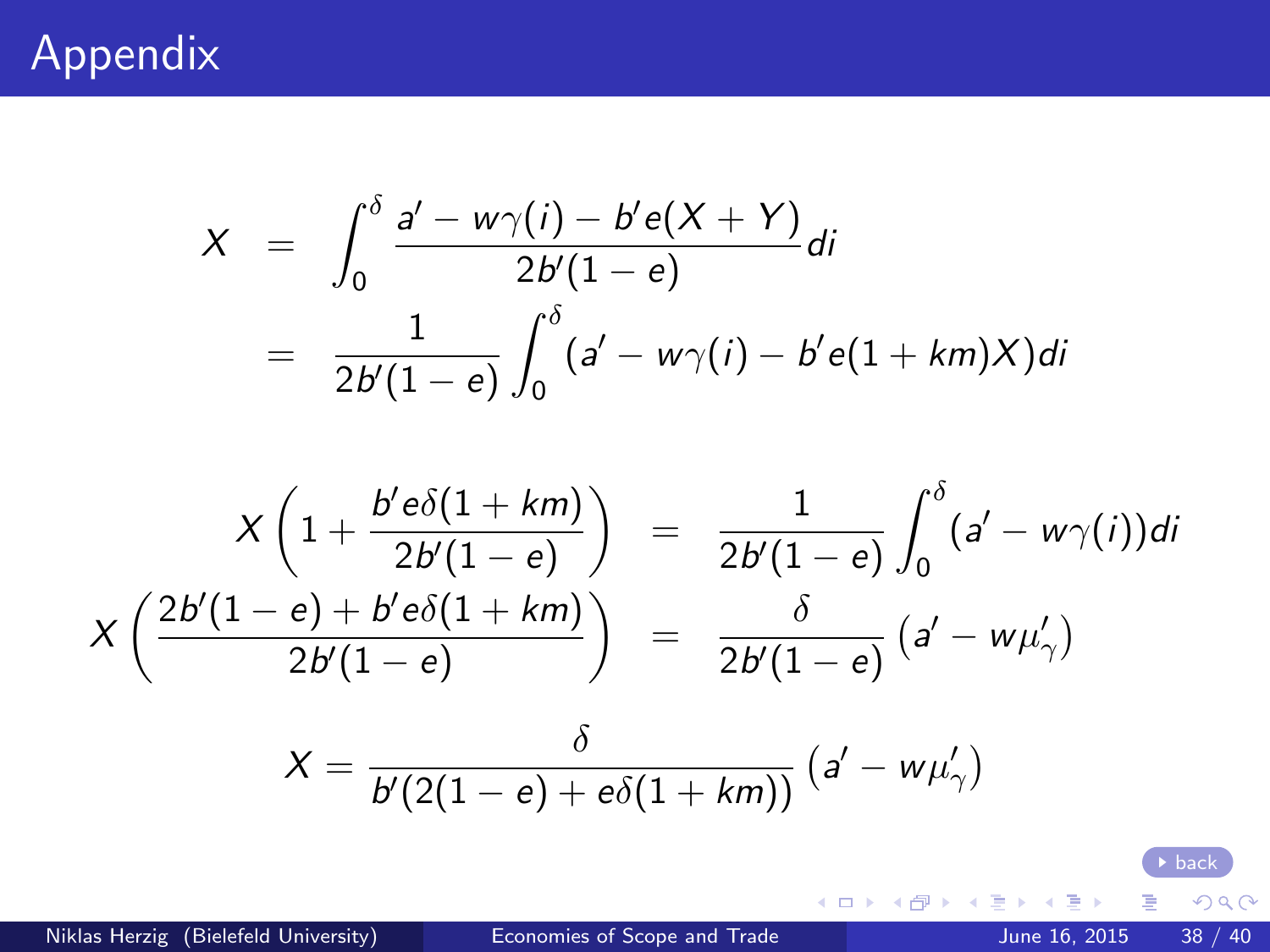#### <span id="page-38-0"></span>Appendix - Industry Equilibrium Comparative Statics

$$
\begin{bmatrix}\n\Delta_{1} & 0 \\
e(1 + km) & \frac{2(1 - e)\delta\gamma_{\delta}}{\alpha(\delta)}\n\end{bmatrix}\n\begin{bmatrix}\nd\ln X \\
d\ln \delta\n\end{bmatrix} =\n\begin{bmatrix}\n\Delta_{1} \\
e(1 + km)\n\end{bmatrix} d\ln L
$$
\n
$$
-ekm \begin{bmatrix}\n\delta \\
1\n\end{bmatrix} d\ln m +\n\begin{bmatrix}\n\Delta_{0} \\
e\n\end{bmatrix} d\ln k -\n\begin{bmatrix}\n\delta\mu'_{\gamma} \\
\gamma(\delta)\n\end{bmatrix}\n\frac{2(1 - e)}{\alpha(\delta)} d\ln w
$$
\n
$$
d\ln X = d\ln L -\n\frac{e\delta km}{\Delta_{1}} d\ln m +\n\frac{\Delta_{0}}{\Delta_{1}} d\ln k -\n\frac{2(1 - e)\delta\mu'_{\gamma}}{\Delta_{1} \alpha(\delta)} d\ln w
$$
\n
$$
d\ln \delta = -\frac{e\delta km\alpha(\delta)}{\Delta_{1} \delta\alpha_{\delta}} (d\ln m + d\ln k) -\n\frac{2(1 - e)\delta\mu'_{\delta} + \Delta_{1} \alpha(\delta)}{\Delta_{1} \delta\alpha_{\delta}} d\ln w
$$
\n
$$
d\ln x(i) = d\ln L -\n\frac{ekm\alpha(\delta)}{\Delta_{1} [\gamma(\delta) - \gamma(i)]} d\ln m +\n\begin{bmatrix}\n\frac{\Delta_{0}}{\Delta_{1}} + \left(1 - \frac{\Delta_{0}}{\Delta_{1}}\right) \\
\frac{\mu'_{\gamma} - \gamma(i)}{\gamma(\delta) - \gamma(i)}\n\end{bmatrix} d\ln k -\n\frac{2(1 - e)\gamma(i) - e\delta(1 + km) [\mu'_{\gamma} - \gamma(i)]}{\Delta_{1} [\gamma(\delta) - \gamma(i)]} d\ln w
$$

**K ロ ト K 何 ト K** 

[back](#page-16-0)